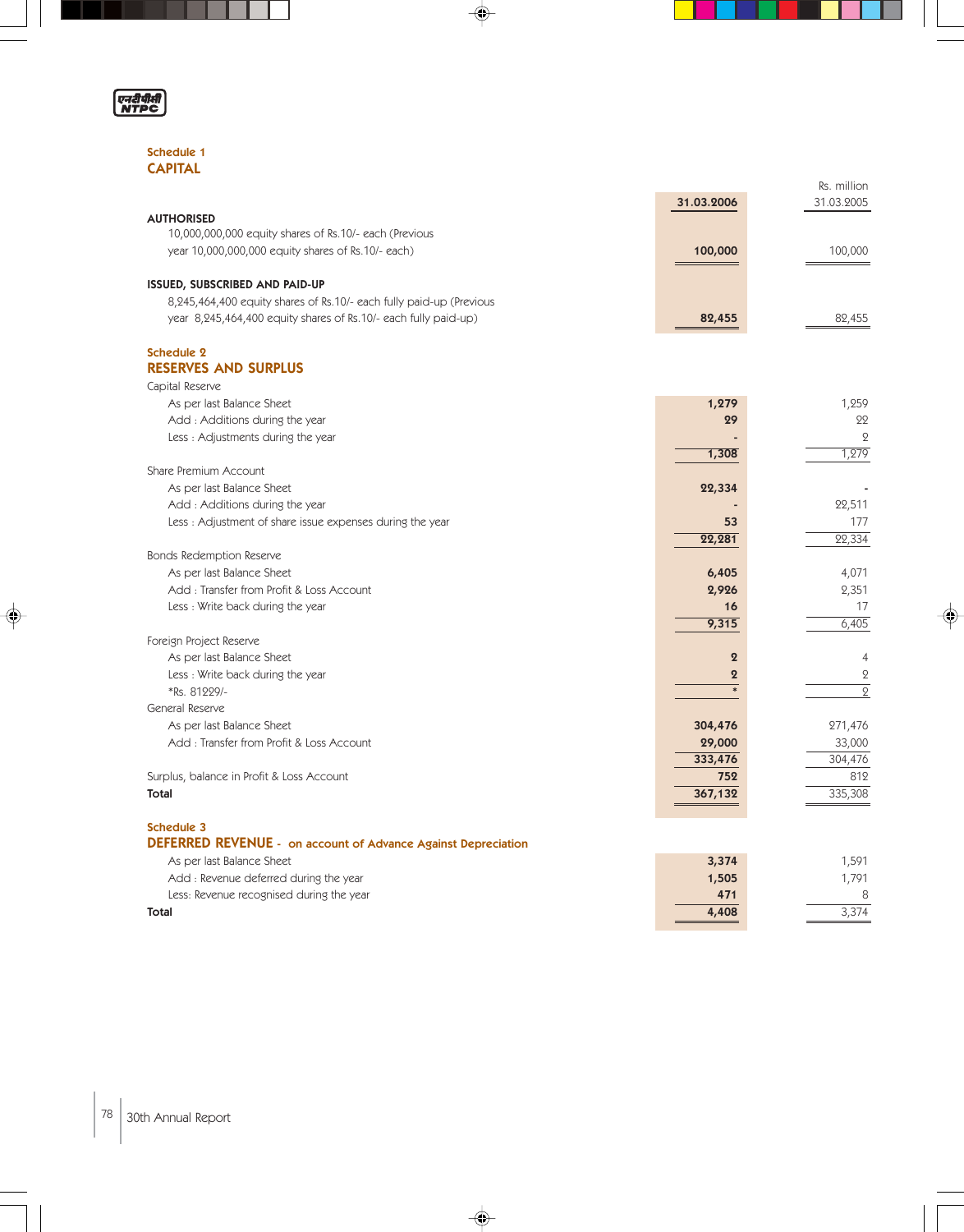#### Schedule 4 SECURED LOANS

|                                                                                                                                                                                                                                                                                                                                                                                                                                 |            | Rs. million |
|---------------------------------------------------------------------------------------------------------------------------------------------------------------------------------------------------------------------------------------------------------------------------------------------------------------------------------------------------------------------------------------------------------------------------------|------------|-------------|
|                                                                                                                                                                                                                                                                                                                                                                                                                                 | 31.03.2006 | 31.03.2005  |
| <b>Bonds</b>                                                                                                                                                                                                                                                                                                                                                                                                                    |            |             |
| 10.00% Secured Non-Convertible Taxable Bonds of Rs. 10,00,000/- each with five equal<br>Separately Transferable Redeemable Principal Parts (STRPP) redeemable at par at the end of<br>the 6 <sup>th</sup> year and in annual instalments thereafter upto the end of $10th$ year respectively from $5th$<br>September 2001 (Twelfth Issue - Private Placement) <sup>1</sup>                                                      | 5,000      | 5,000       |
| 9.55% Secured Non-Cumulative Non-Convertible Taxable Redeemable Bonds of<br>Rs. 10,00,000/- each redeemable at par in ten equal annual instalments commencing from the<br>end of 6 <sup>th</sup> year and upto the end of 15 <sup>th</sup> year respectively from 18 <sup>th</sup> April 2002 (Thirteenth<br>Issue -Part A - Private Placement) <sup>2</sup>                                                                    | 7,500      | 7,500       |
| 9.55% Secured Non-Cumulative Non-Convertible Taxable Redeemable Bonds of<br>Rs. 10,00,000/- each with ten equal Separately Transferable Redeemable Principal Parts (STRPP)<br>redeemable at par at the end of the 6 <sup>th</sup> year and in annual instalments thereafter upto the end<br>of 15 <sup>th</sup> year respectively from 30 <sup>th</sup> April 2002 (Thirteenth Issue - Part B - Private Placement) <sup>2</sup> | 7,500      | 7,500       |
| 8.05% Secured Non-Cumulative Non-Convertible Redeemable Taxable Bonds of<br>Rs. 10,00,000/- each with two equal Separately Transferable Redeemable Principal Parts (STRPP)<br>redeemable at par at the end of 4 <sup>th</sup> and 5 <sup>th</sup> year respectively from 1 <sup>st</sup> August 2002 (Fourteenth<br>Issue - Private Placement) <sup>2</sup>                                                                     | 5,000      | 5,000       |
| 13.60% Secured Non-Cumulative Non-Convertible Redeemable Taxable Bonds of<br>Rs. 1,00,000/- each redeemable at par in three annual instalments of 30%, 30% and 40%<br>commencing from 28th September 2004 (Fifteenth Issue - Part C - Private Placement) <sup>2</sup>                                                                                                                                                           | 44         | 77          |
| 8.00% Secured Non-Cumulative Non-Convertible Redeemable Taxable Bonds of<br>Rs. 10,00,000/- each redeemable at par on 10th April 2018 (Sixteenth Issue -Private Placement) <sup>3</sup>                                                                                                                                                                                                                                         | 1,000      | 1,000       |
| 8.48% Secured Non-Cumulative Non-Convertible Redeemable Taxable Bonds of<br>Rs. 10,00,000/- each redeemable at par on 1 <sup>st</sup> May 2023 (Seventeenth Issue - Private Placement) 3                                                                                                                                                                                                                                        | 500        | 500         |
| 5.95% Secured Non-Cumulative Non-Convertible Redeemable Taxable Bonds of<br>Rs. 10,00,000/- each with five equal Separately Transferable Redeemable Principal Parts (STRPP)<br>redeemable at par at the end of 6 <sup>th</sup> year and in annual instalments thereafter upto the end of 10 <sup>th</sup> year<br>respectively from 15 <sup>th</sup> September 2003 (Eighteenth Issue - Private Placement) <sup>4</sup>         | 5,000      | 5,000       |
| 7.50% Secured Non-Cumulative Non-Convertible Redeemable Taxable Bonds of Rs. 10,00,000/-<br>each redeemable at par on 12 <sup>th</sup> January 2019 (Nineteenth Issue - Private Placement) <sup>5</sup>                                                                                                                                                                                                                         | 500        | 500         |
| 7.552% Secured Non-Cumulative Non-Convertible Redeemable Taxable Bonds of<br>Rs. 20,00,000/- each with twenty equal Separately Transferable Redeemable Principal Parts<br>(STRPP) redeemable at par semi-annually commencing from 23rd September 2009 and ending<br>on 23rd March 2019 (Twentieth Issue - Private Placement) 6                                                                                                  | 5,000      |             |
| 7.7125% Secured Non-cumulative Non-Convertible Redeemable Taxable Bonds of<br>Rs. 20,00,000/- each with twenty equal Separately Transferable Redeemable Principal Parts<br>(STRPP) redeemable at par semi-annually commencing from 2 <sup>nd</sup> August 2010 and ending on<br>2 <sup>nd</sup> February 2020 (Twenty first issue - Private Placement) <sup>7</sup>                                                             | 10,000     |             |
| <b>Loans and Advances from Banks</b>                                                                                                                                                                                                                                                                                                                                                                                            |            |             |
| Foreign Currency Term Loans (Guaranteed by Government of India) (Due for repayment<br>within one year Rs.1,702 million, Previous year Rs.1,633 million) 8                                                                                                                                                                                                                                                                       | 10,274     | 12,319      |
| <b>Other Loans and Advances</b><br>Obligations under finance lease (Due for repayment within one year Rs. 4 million, Previous<br>Year Rs. 3 million) $9$                                                                                                                                                                                                                                                                        | 9          | 11          |
| <b>TOTAL</b>                                                                                                                                                                                                                                                                                                                                                                                                                    | 57,327     | 44,407      |

◈

 $\bigcirc \hspace{-1.4mm} \bigcirc$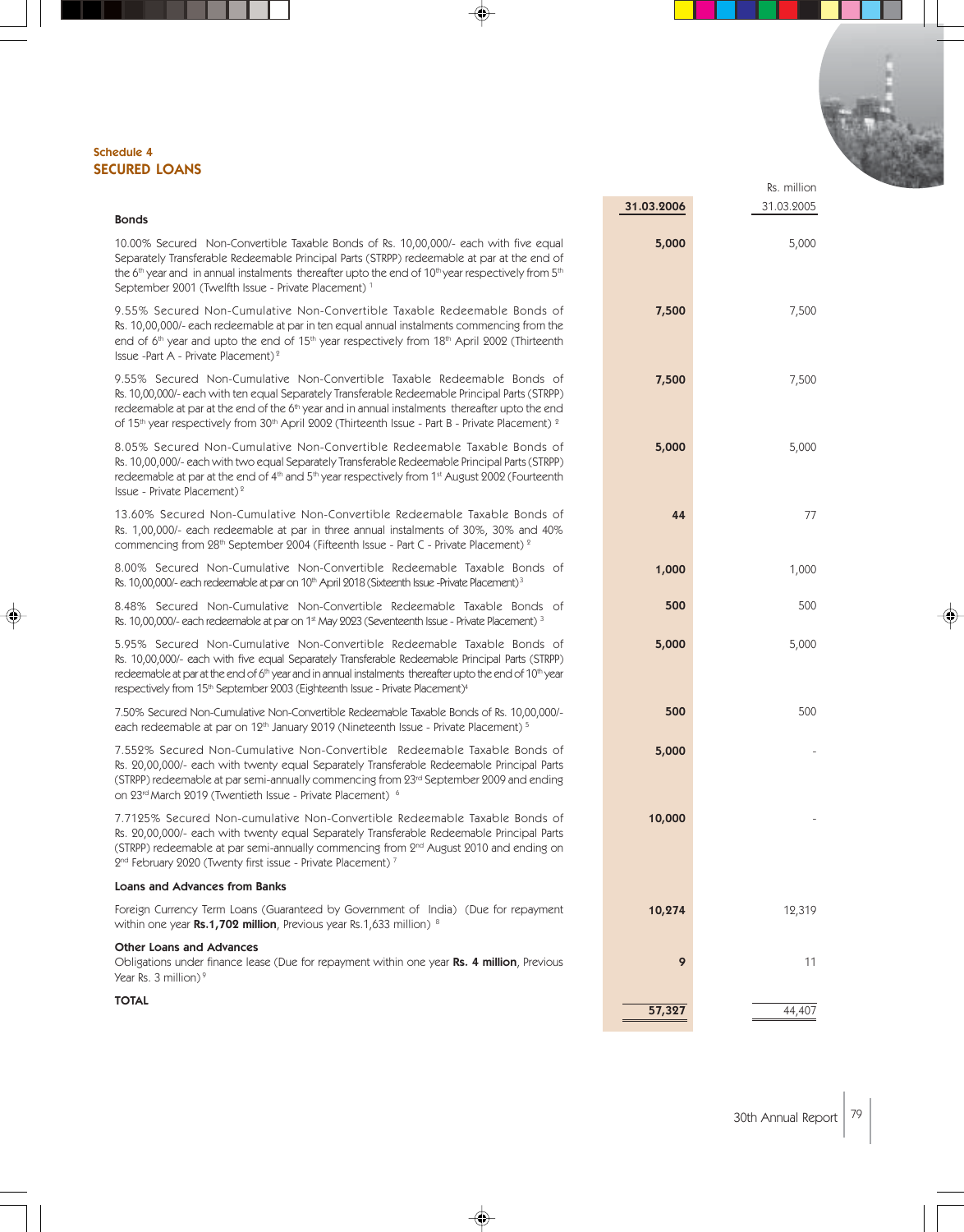

#### Schedule 4 SECURED LOANS

#### Note:

- 1 Secured by (I) English mortgage of the office premises of the Company at Mumbai, (II) Hypothecation of all the present and future movable assets (excluding receivables) of Singrauli Super Thermal Power Station, Anta Gas Power Station, Auraiya Gas Power Station, Barh Super Thermal Power Project, Farakka Super Thermal Power Station, Kahalgaon Super Thermal Power Station, Koldam Hydel Power Project, Simhadri Super Thermal Power Project, Sipat Super Thermal Power Project, Talcher Thermal Power Station, Talcher Super Thermal Power Project, Tanda Thermal Power Station, Vindhyachal Super Thermal Power Station, National Capital Power Station, Dadri Gas Power Station, Feroze Gandhi Unchahar Power Station, Loharinag Pala Hydro Power Project and Tapovan-Vishnugad Hydro Power Project as first charge, ranking pari-passu with charge already created in favour of the Company's Bankers on such movable assets hypothecated to them for working capital requirement and (III) Equitable Mortgage by deposit of title deeds of the immovable properties pertaining to Singrauli Super Thermal Power Station.
- 2 Secured by (I) English mortgage of the office premises of the Company at Mumbai, (II) Hypothecation of all the present and future movable assets (excluding receivables) of Singrauli Super Thermal Power Station, Anta Gas Power Station, Auraiya Gas Power Station, Barh Super Thermal Power Project, Farakka Super Thermal Power Station, Kahalgaon Super Thermal Power Station, Koldam Hydel Power Project, Simhadri Super Thermal Power Project, Sipat Super Thermal Power Project, Talcher Thermal Power Station, Talcher Super Thermal Power Project, Tanda Thermal Power Station, Vindhyachal Super Thermal Power Station, National Capital Power Station, Dadri Gas Power Station, Feroze Gandhi Unchahar Power Station, Loharinag Pala Hydro Power Project and Tapovan-Vishnugad Hydro Power Project as first charge, ranking pari-passu with charge already created in favour of the Company's Bankers on such movable assets hypothecated to them for working capital requirement and (III) Equitable mortgage of the immovable properties pertaining to Singrauli Super Thermal Power Station by extension of charge already created.
- 3 Secured by (I) English mortgage of the office premises of the Company at Mumbai and (II) Equitable mortgage by deposit of title deeds of the immovable properties pertaining to National Capital Power Station.
- Secured by (I) English mortgage of the office premises of the Company at Mumbai, (II) Hypothecation of all the present and future movable assets (excluding receivables) of Singrauli Super Thermal Power Station, Anta Gas Power Station, Auraiya Gas Power Station, Barh Super Thermal Power Project, Farakka Super Thermal Power Station, Kahalgaon Super Thermal Power Station, Koldam Hydel Power Project, Simhadri Super Thermal Power Project, Sipat Super Thermal Power Project, Talcher Thermal Power Station, Talcher Super Thermal Power Project, Tanda Thermal Power Station, Vindhyachal Super Thermal Power Station, National Capital Power Station, Dadri Gas Power Station, Feroze Gandhi Unchahar Power Station, Loharinag Pala Hydro Power Project and Tapovan-Vishnugad Hydro Power Project as first charge, ranking pari-passu with charge already created in favour of the Company's Bankers on such movable assets hypothecated to them for working capital requirement and (III) Equitable mortgage of the immovable properties pertaining to National Capital Power Station by extension of charge already created.
- 5 Secured by (I) English mortgage of the office premises of the Company at Mumbai and (II) Hypothecation of all the present and future movable assets (excluding receivables) of Singrauli Super Thermal Power Station, Anta Gas Power Station, Auraiya Gas Power Station, Barh Super Thermal Power Project, Farakka Super Thermal Power Station, Kahalgaon Super Thermal Power Station, Koldam Hydel Power Project, Simhadri Super Thermal Power Project, Sipat Super Thermal Power Project, Talcher Thermal Power Station, Talcher Super Thermal Power Project, Tanda Thermal Power Station, Vindhyachal Super Thermal Power Station, National Capital Power Station, Dadri Gas Power Station, Feroze Gandhi Unchahar Power Station, Loharinag Pala Hydro Power Project and Tapovan-Vishnugad Hydro Power Project as first charge, ranking pari-passu with charge already created in favour of the Company's Bankers on such movable assets hypothecated to them for working capital requirement.
- 6 Secured by (I) English mortgage of the office premises of the Company at Mumbai and (II) Equitable mortgage by deposit of title deeds of the immovable properties pertaining to Ramagundam Super Thermal Power Station.
- 7 Secured by (I) English mortgage of the office premises of the Company at Mumbai, (II) Hypothecation of all the present and future movable assets (excluding receivables) of Barh Super Thermal Power Project as first charge, ranking pari passu with charge already created in favour of Trustee for other Series of Bonds and (III) Equitable mortgage of the immovable properties pertaining to Ramagundam Super Thermal Power Station by extension of charge already created.
- 8 Secured by English mortage/hypothecation of all the present and future fixed and movable assets of Rihand Super Thermal Power Station as first charge, ranking pari-passu with charge already created, subject to however, Company's Banker's first charge on certain movable assets hyphothecated to them for working capital requirement.

◈

9 Secured against fixed assets obtained under finance lease.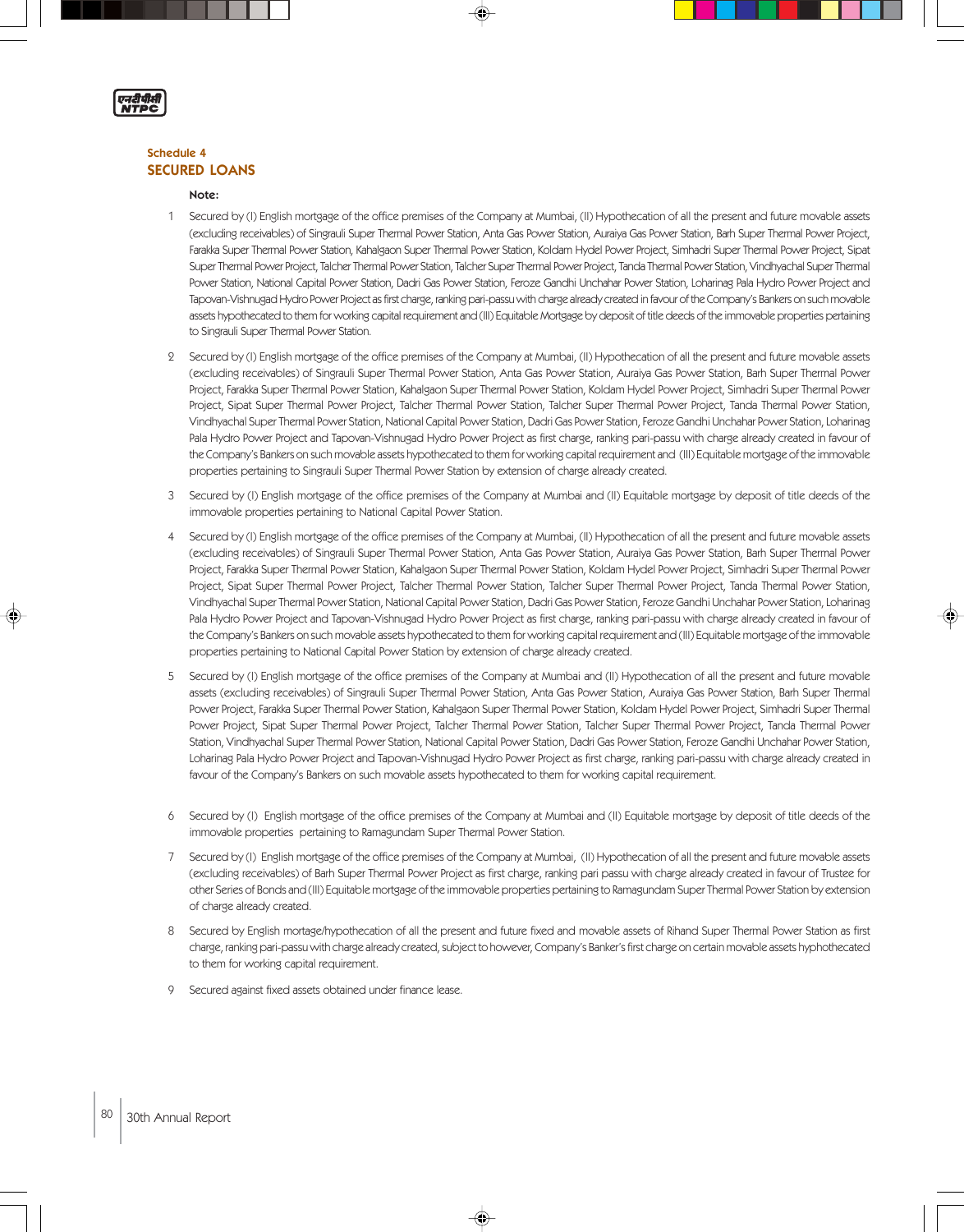#### Schedule 5 UNSECURED LOANS

| <b>NSECURED LOANS</b>                                                                                                                                                                                                                                                                                                                                                                                  |            | Rs. million |  |
|--------------------------------------------------------------------------------------------------------------------------------------------------------------------------------------------------------------------------------------------------------------------------------------------------------------------------------------------------------------------------------------------------------|------------|-------------|--|
|                                                                                                                                                                                                                                                                                                                                                                                                        | 31.03.2006 | 31.03.2005  |  |
| <b>Fixed Deposits</b>                                                                                                                                                                                                                                                                                                                                                                                  | 778        | 4,159       |  |
| (Due for repayment within one year Rs. 449 million, Previous year Rs. 3,337 million)                                                                                                                                                                                                                                                                                                                   |            |             |  |
| <b>Bonds</b>                                                                                                                                                                                                                                                                                                                                                                                           |            |             |  |
| 7.552% Secured Non-Cumulative Non-Convertible Redeemable Taxable Bonds of Rs.<br>20,00,000/- each with twenty equal Separately Transferable Redeemable Principal Parts<br>(STRPP) redeemable at par semi-annually commencing from $23rd$ September 2009 and<br>ending on 23rd March 2019 (Twentieth Issue - Private Placement - shown under Secured<br>Loans in current year on creation of security). |            | 5,000       |  |
| Foreign Currency Bonds / Notes                                                                                                                                                                                                                                                                                                                                                                         |            |             |  |
| 5.50 % Eurobonds due for repayment on 10th March 2011                                                                                                                                                                                                                                                                                                                                                  | 8,990      | 8,814       |  |
| 5.875 % Fixed Rate Notes due for repayment on 2 <sup>nd</sup> March 2016                                                                                                                                                                                                                                                                                                                               | 13,485     |             |  |
| <b>Other Loans and Advances</b>                                                                                                                                                                                                                                                                                                                                                                        |            |             |  |
| <b>From Banks and Financial Institutions</b>                                                                                                                                                                                                                                                                                                                                                           |            |             |  |
| Foreign Currency Term Loans (Guaranteed by Government of India)<br>(Due for repayment within one year Rs.181 million, Previous year Rs. Nil)                                                                                                                                                                                                                                                           | 23,064     | 24,723      |  |
| Other Foreign Currency Term Loans (Due for repayment within one year Rs.1,584 million,<br>Previous year Rs.1,667 million)                                                                                                                                                                                                                                                                              | 10,272     | 7,885       |  |
| Rupee Term Loans (Due for repayment within one year Rs.8,963 million, Previous year<br>Rs.7,618 million)                                                                                                                                                                                                                                                                                               | 87,821     | 75,339      |  |
| <b>From Others</b>                                                                                                                                                                                                                                                                                                                                                                                     |            |             |  |
| Loans from Government of India (Due for repayment within one year Rs.156 million,<br>Previous year Rs.315 million)                                                                                                                                                                                                                                                                                     | 236        | 551         |  |
| <b>TOTAL</b>                                                                                                                                                                                                                                                                                                                                                                                           | 144,646    | 126,471     |  |

◈

 $\spadesuit$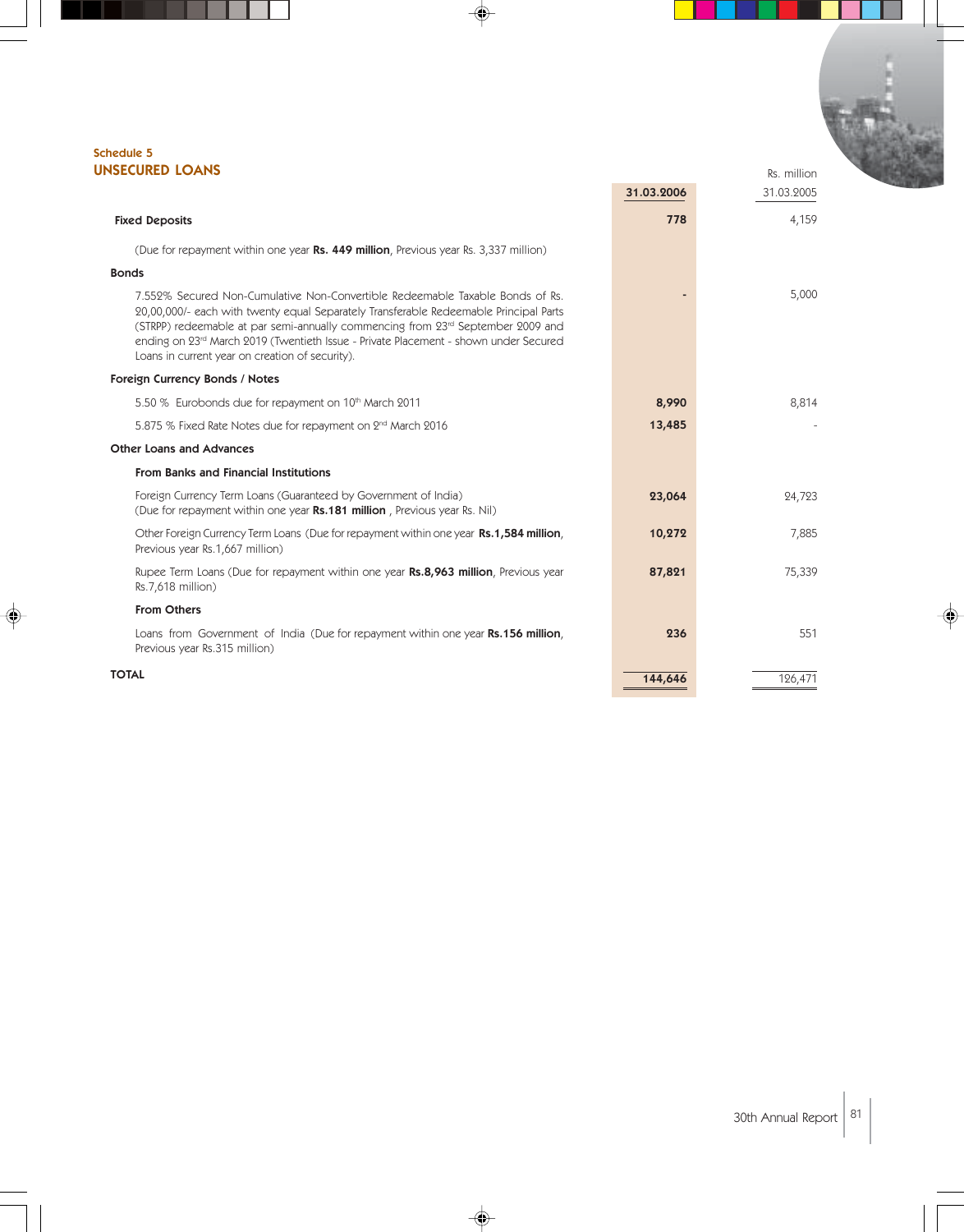

٠

◈

### Schedule 6

| <b>FIXED ASSETS</b>                    |         |                |                                                           |         |                    |                 |                                                            |                |           | Rs. million |
|----------------------------------------|---------|----------------|-----------------------------------------------------------|---------|--------------------|-----------------|------------------------------------------------------------|----------------|-----------|-------------|
|                                        |         |                | Gross Block                                               |         |                    |                 | Depreciation                                               |                | Net Block |             |
|                                        | As at   |                | Deductions/<br>1.04.2005 Additions Adjustments 31.03.2006 | As at   | As at<br>1.04.2005 | For<br>the Year | Deductions/<br>Adjustments 31.03.2006 31.03.2006 31.3.2005 | Upto           | As at     | As at       |
|                                        |         |                |                                                           |         |                    |                 |                                                            |                |           |             |
| <b>TANGIBLE ASSETS</b>                 |         |                |                                                           |         |                    |                 |                                                            |                |           |             |
| Land:                                  |         |                |                                                           |         |                    |                 |                                                            |                |           |             |
| (including development)                |         |                |                                                           |         |                    |                 |                                                            |                |           |             |
| Freehold                               | 9,977   | 99             | (364)                                                     | 10,440  |                    | ×               |                                                            |                | 10,440    | 9,977       |
| Leasehold                              | 1,855   | 600            | (117)                                                     | 2,572   | 279                | 44              | (9)                                                        | 332            | 2,240     | 1,576       |
| Roads, bridges, culverts & helipads    | 3,626   | 149            | $\mathbf 2$                                               | 3,773   | 608                | 63              | 1                                                          | 670            | 3,103     | 3,018       |
| Building:                              |         |                |                                                           |         |                    |                 |                                                            |                |           |             |
| Freehold                               |         |                |                                                           |         |                    |                 |                                                            |                |           |             |
| Main plant                             | 16,301  | 416            | (41)                                                      | 16,758  | 7,973              | 535             | (7)                                                        | 8,515          | 8,243     | 8,328       |
| Others                                 | 14,466  | 653            | (19)                                                      | 15,138  | 3,686              | 389             | 5                                                          | 4,070          | 11,068    | 10,780      |
| Leasehold                              | 469     | J.             | $\blacksquare$                                            | 469     | 108                | 16              | ä,                                                         | 124            | 345       | 361         |
| Temporary erection                     | 188     | 15             | ä,                                                        | 203     | 185                | 12              | ä,                                                         | 197            | 6         | 3           |
| Water Supply, drainage &               |         |                |                                                           |         |                    |                 |                                                            |                |           |             |
| sewerage system                        | 4,963   | 33             | 11                                                        | 4,985   | 1,231              | 251             | $\overline{4}$                                             | 1,478          | 3,507     | 3,732       |
| MGR track and signalling system        | 6,344   | 16             | (25)                                                      | 6,385   | 4,232              | 268             | (4)                                                        | 4,504          | 1,881     | 2,112       |
| Railway Siding                         | 2,365   | 10             | (3)                                                       | 2,378   | 556                | 113             | 1                                                          | 668            | 1,710     | 1,809       |
| Earth Dam Reservoir                    | 1,481   | J,             | 11                                                        | 1,470   | 269                | 69              | ä,                                                         | 338            | 1,132     | 1,212       |
| Plant and machinery                    | 358,736 | 26,694         | 616                                                       | 384,814 | 182,222            | 19,268          | 42                                                         | 201,448        | 183,366   | 176,514     |
| Furniture, fixtures & other            |         |                |                                                           |         |                    |                 |                                                            |                |           |             |
| office equipment                       | 3,117   | 199            | 9                                                         | 3,307   | 2,072              | 120             | 11                                                         | 2,181          | 1,126     | 1,045       |
| EDP, WP machines and                   |         |                |                                                           |         |                    |                 |                                                            |                |           |             |
| SATCOM equipment                       | 2,185   | 185            | 44                                                        | 2,326   | 1,589              | 141             | 33                                                         | 1,697          | 629       | 596         |
| Vehicles including speedboats          | 98      | $\overline{4}$ | $\overline{7}$                                            | 95      | 81                 | 3               | $\overline{7}$                                             | 77             | 18        | 17          |
| Construction equipment                 | 944     | 90             | 21                                                        | 1,013   | 582                | 51              | 21                                                         | 612            | 401       | 362         |
| <b>Electrical Installations</b>        | 1,796   | 90             | (40)                                                      | 1,926   | 900                | 79              | 3                                                          | 976            | 950       | 896         |
| Communication Equipments               | 590     | 34             | 1                                                         | 623     | 321                | 20              | $\mathbf{1}$                                               | 340            | 283       | 269         |
| <b>Hospital Equipments</b>             | 195     | 8              | 1                                                         | 202     | 118                | 8               | 1                                                          | 125            | 77        | 77          |
| Laboratory and workshop equipments     | 119     | $\overline{7}$ | ä,                                                        | 126     | 93                 | $\overline{2}$  | ä,                                                         | 95             | 31        | 26          |
| Leased assets - Vehicles               | 14      | $\mathbf{1}$   | ä,                                                        | 15      | 3                  | $\overline{4}$  | ä,                                                         | $\overline{7}$ | 8         | 11          |
| Capital expenditure on assets          |         |                |                                                           |         |                    |                 |                                                            |                |           |             |
| not owned by the Company               | 1,101   | 73             | (46)                                                      | 1,220   | 757                | 197             | ÷.                                                         | 954            | 266       | 344         |
| Assets of Government                   | 28      | J,             | ä,                                                        | 28      |                    |                 |                                                            |                | 28        | 28          |
| Less:Grants from Government            | 28      |                | L                                                         | 28      |                    |                 | ä,                                                         |                | 28        | 28          |
| Assets held for disposal valued at     |         |                |                                                           |         |                    |                 |                                                            |                |           |             |
| net book value or net realisable value |         |                |                                                           |         |                    |                 |                                                            |                |           |             |
| whichever is less                      | 31      |                | 17                                                        | 14      |                    |                 |                                                            |                | 14        | 31          |
|                                        |         |                |                                                           |         |                    |                 |                                                            |                |           |             |
| <b>INTANGIBLE ASSETS</b>               |         |                |                                                           |         |                    |                 |                                                            |                |           |             |
| Land - Right of Use                    | 7       |                | (6)                                                       | 13      |                    |                 |                                                            |                | 13        | 7           |
| Software                               | 94      | 36             | (1)                                                       | 131     | 49                 | 44              | ä,                                                         | 93             | 38        | 45          |
| Total                                  | 431,062 | 29,412         | 78                                                        | 460,396 | 207,914            | 21,697          | 110                                                        | 229,501        | 230,895   | 223,148     |
| Previous year                          | 400,281 | 29,588         | (1, 193)                                                  | 431,062 | 187,736            | 20,258          | 80                                                         | 207,914        | 223,148   | 212,545     |

 $\color{red} \blacklozenge$ 

J  $\overline{1}$ 

 $\color{red}\blacklozenge$ 

| Deduction/Adjustments from Gross Block includes                                    | <b>Current Year</b> | Previous Year |
|------------------------------------------------------------------------------------|---------------------|---------------|
| Disposal/Retirement of assets                                                      | 344                 | 598           |
| Cost adjustments                                                                   | (41)                | 483           |
| Assets capitalised with retrospective effect / Write back of excess capitalisation | (816)               | (1,172)       |
| Depreciation on construction equipment capitalised as IEDC                         |                     |               |
| Others                                                                             | 585                 | (1,103)       |

 $\Rightarrow$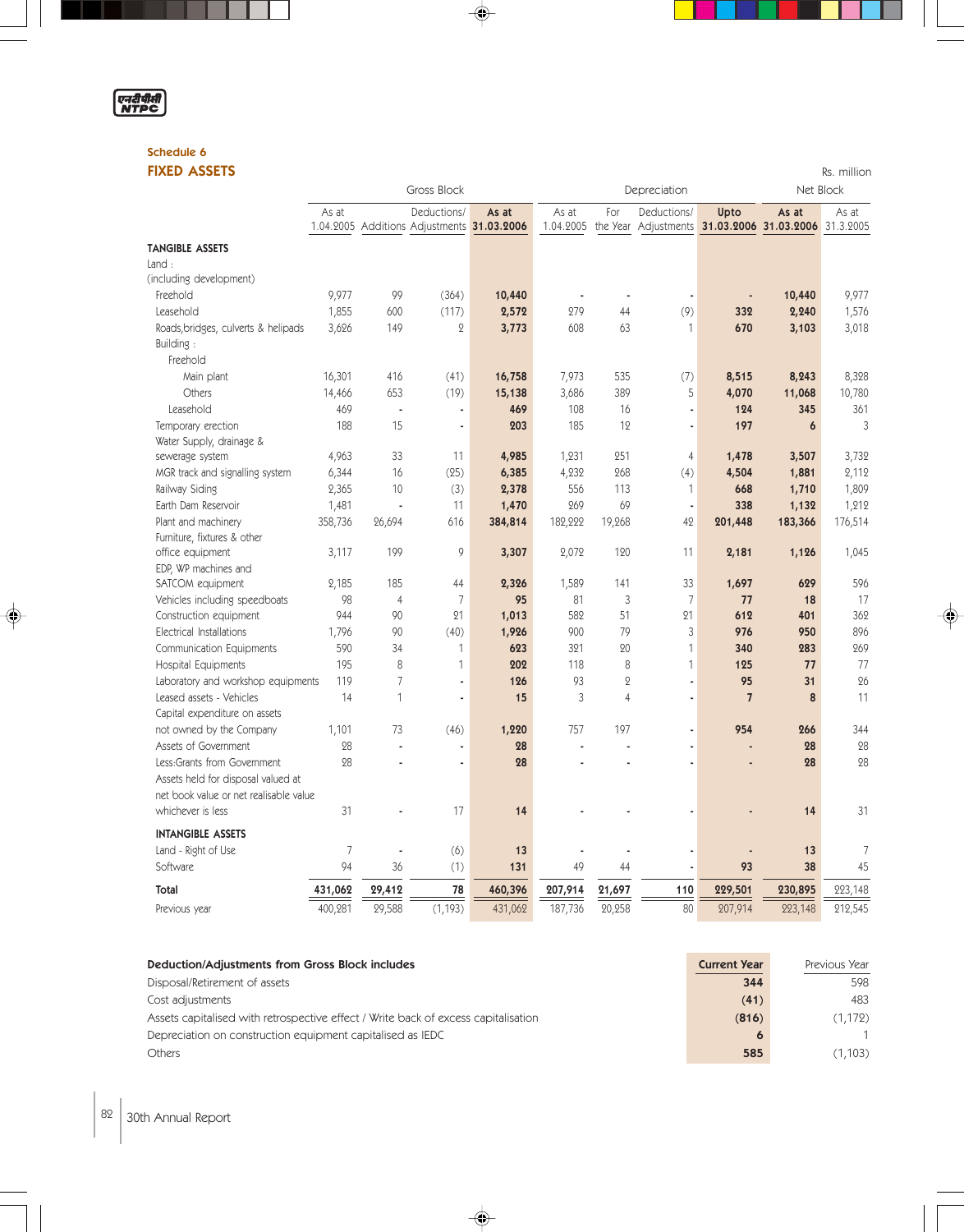|                                                                                    |                     | Rs. million   |
|------------------------------------------------------------------------------------|---------------------|---------------|
| Deduction/Adjustments from Depreciation includes                                   | <b>Current Year</b> | Previous Year |
| Disposal/Retirement of assets                                                      | 235                 | 395           |
| Assets capitalised with retrospective effect / Write back of excess capitalisation | (171)               | (305)         |
| Depreciation on construction equipment capitalised as IEDC                         | O                   |               |
| <b>Others</b>                                                                      | 40                  | (11)          |
| Depreciation for the the year is allocated as given below:-                        |                     |               |
| Charged to Profit & Loss account                                                   | 20,477              | 19.584        |
| Adjustment in Cost of Coal / Fuel oil                                              | 1,104               | 567           |
| Transferred to Incidental Expenditure during Construction (Schedule 26)            | 116                 | 107           |
|                                                                                    | 21,697              | 20.258        |

 $\mathcal{L}$ 

¢

#### Schedule 7 CAPITAL WORK-IN-PROGRESS

|                                                             | As at          |                | Deductions &     |             | As at          |  |
|-------------------------------------------------------------|----------------|----------------|------------------|-------------|----------------|--|
|                                                             | 1.04.2005      | Additions      | Adjustments      | Capitalised | 31.03.2006     |  |
| Development of land                                         | 1,254          | 635            | 13               |             | 1,876          |  |
| Roads, bridges, culverts & helipads                         | 153            | 255            | (91)             | 149         | 350            |  |
| Piling and foundation                                       | 1,028          | 890            |                  |             | 1,918          |  |
| Buildings:                                                  |                |                |                  |             |                |  |
| Main plant                                                  | 2,968          | 1,306          | 1,123            | 416         | 2,735          |  |
| Others                                                      | 1,018          | 1,303          | 43               | 651         | 1,627          |  |
| Temporary erection                                          | 3              | 20             |                  | 6           | 17             |  |
| Water supply, drainage and sewerage system                  | 51             | 146            | $\overline{4}$   | 31          | 162            |  |
| Hydraulic works, Barrages, Dams, Tunnels, and Power Channel | 4,005          | 2,471          |                  |             | 6,476          |  |
| MGR track and signalling system                             | 48             | 1,348          | 17               | 16          | 1,363          |  |
| Railway siding                                              | 15             | 102            |                  | 10          | 107            |  |
| Earth dam reservoir                                         | 136            | 416            |                  |             | 552            |  |
| Plant and machinery :                                       |                |                |                  |             |                |  |
| On own account                                              | 305            | 332            | 394              | $\mathbf 2$ | 241            |  |
| On supply-cum-erection contract                             | 54,316         | 54,050         | (1, 238)         | 26,326      | 83,278         |  |
| Furniture, fixtures and other office equipment              | 11             | 83             | (8)              | 43          | 59             |  |
| EDP/WP Machines & SATCOM equipment                          | 13             | 24             | 3                | 25          | 9              |  |
| <b>Construction Equipments</b>                              |                | 5              |                  |             | 5              |  |
| Electrical installations                                    | 123            | 236            | 47               | 85          | 227            |  |
| Communication equipment                                     | 19             | 9              | 1                | 20          | $\overline{7}$ |  |
| Intangible assets - software                                | 4              | $\overline{4}$ |                  | 5           | 3              |  |
| Capital expenditure on assets not owned by the company      | 170            | 168            | 7                | 73          | 258            |  |
| Exploratory Wells-in-Progress (* Rs.55,900/-)               |                | $\ast$         |                  |             |                |  |
| Development of Coal Mines                                   |                | 31             |                  |             | 31             |  |
|                                                             | 65,640         | 63,834         | $\overline{315}$ | 27,858      | 101,301        |  |
| <b>Expenditure pending allocation</b>                       |                |                |                  |             |                |  |
| Survey, investigation, consultancy and supervision charges  | 411            | 72             | 44               |             | 439            |  |
| Difference in exchange on foreign currency loans            | $\overline{2}$ | 175            | 93               |             | 84             |  |
| Expenditure towards diversion of forest land                | 882            | 145            |                  |             | 1,027          |  |
| Pre-commisioning expenses (net)                             | 198            | 585            | 548              |             | 235            |  |
| Incidental expenditure during construction                  | 53             | 6,574          | $\Omega$         |             | 6,625          |  |
| Less: Allocated to Capital Work-in-Progress                 |                | 5,583          |                  |             | 5,583          |  |
|                                                             | 67,186         | 65,802         | 1,002            | 27,858      | 104,128        |  |
| Less: Provision for unserviceable works                     | 123            | 6              |                  |             | 129            |  |
| <b>Total</b>                                                | 67,063         | 65,796         | 1,002            | 27,858      | 103,999        |  |
| Previous Year                                               | 56,413         | 39,669         | 774              | 28,245      | 67,063         |  |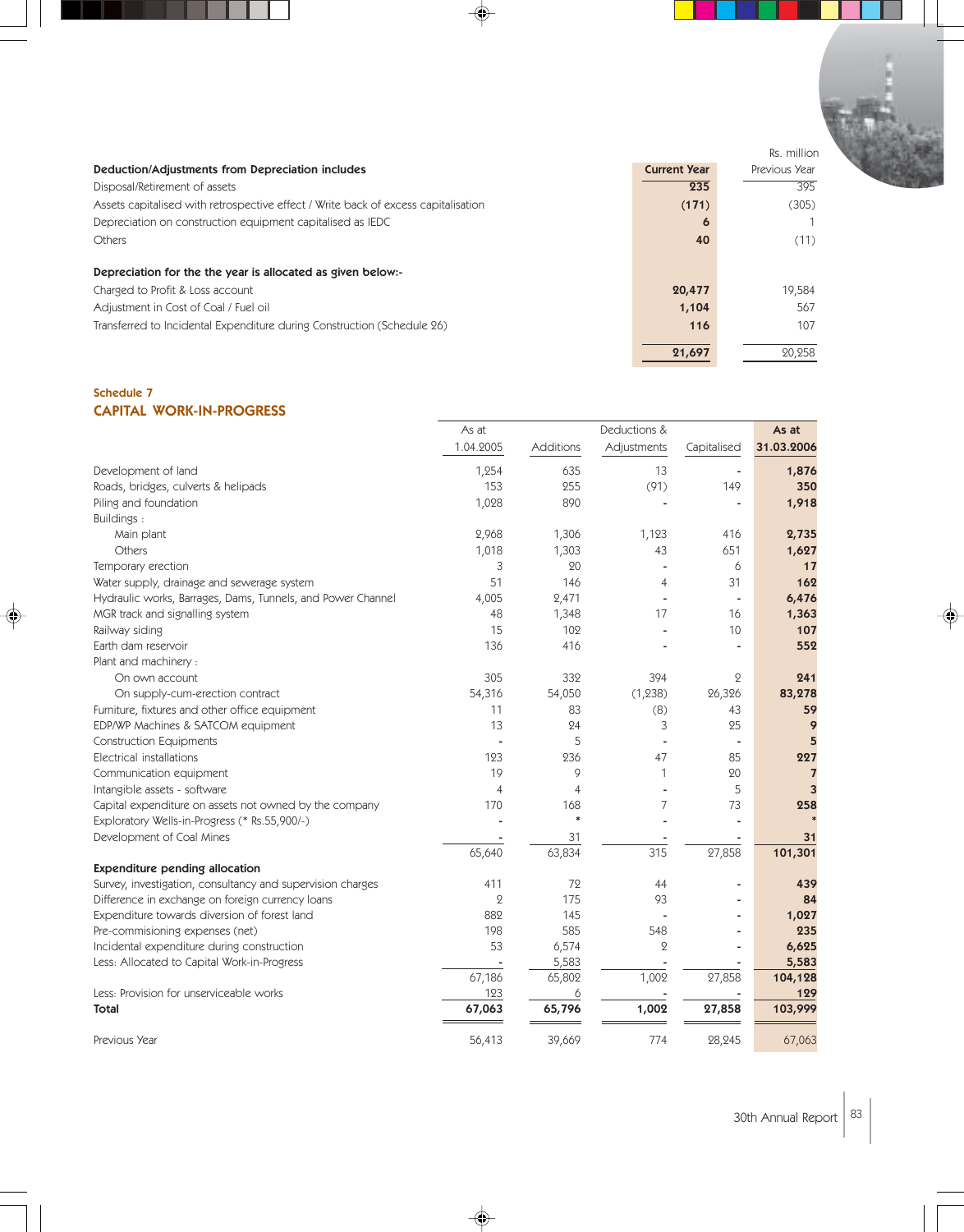

 $\blacksquare$ 

ı

◈

### Schedule 8 **CONSTRUCTION STORES AND ADVANCES EXAMPLE 2008 RS. million**

|                                                                      | 31.03.2006 | 31.03.2005 |
|----------------------------------------------------------------------|------------|------------|
| <b>CONSTRUCTION STORES *</b>                                         |            |            |
| (At cost)                                                            |            |            |
| Steel                                                                | 3,066      | 3,452      |
| Cement                                                               | 85         | 96         |
| Others                                                               | 9,113      | 6,978      |
|                                                                      | 12,264     | 10,526     |
| Less: Provision for shortage                                         | 5          | 5          |
|                                                                      | 12,259     | 10,521     |
| ADVANCES FOR CAPITAL EXPENDITURE                                     |            |            |
| Secured                                                              | 228        | 49         |
| Unsecured, considered good                                           |            |            |
| Covered by bank guarantees                                           | 15,777     | 17,333     |
| Others                                                               | 4,077      | 4,286      |
| Considered doubtful                                                  | 74         | 66         |
|                                                                      | 20,156     | 21,734     |
| Less: Provision for bad & doubtful advances                          | 74         | 66         |
|                                                                      | 20,082     | 21,668     |
| Total                                                                | 32,341     | 32,189     |
| *includes material in transit, under inspection and with contractors | 9,473      | 7,453      |

 $\Rightarrow$ 

 $\Rightarrow$ 

 $\mathcal{L}_{\mathcal{A}}$ 

 $\mathbb{I}$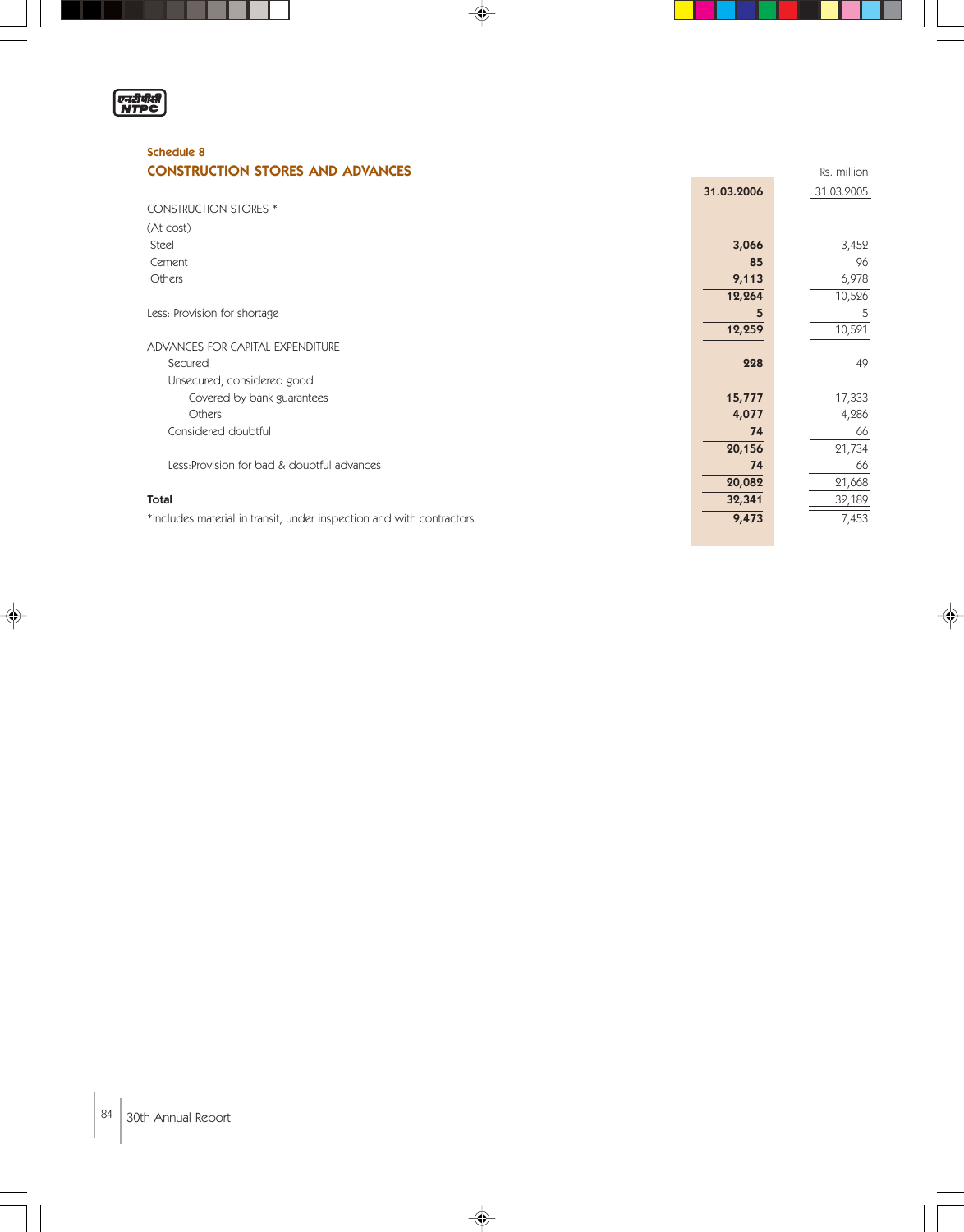#### Schedule 9 INVESTMENTS Rs. million

|    |                                                                                                                             | shares/bonds/<br>securities<br>Current Year/<br>(Previous Year) | Number of Face value per<br>share/bond/<br>security<br>Current Year/<br>(Previous Year)<br>(Rs.) | 31.03.2006 | 31.03.2005 |
|----|-----------------------------------------------------------------------------------------------------------------------------|-----------------------------------------------------------------|--------------------------------------------------------------------------------------------------|------------|------------|
| ı. | LONG TERM (Trade - unless otherwise specified)                                                                              |                                                                 |                                                                                                  |            |            |
|    | A) Quoted                                                                                                                   |                                                                 |                                                                                                  |            |            |
|    | Government of India Dated Securities (Non-Trade)<br>a)                                                                      | 45500000<br>(45500000)                                          | 100<br>(100)                                                                                     | 5,084      | 5,102      |
|    | (Includes Rs. NIL as balance of unutilised monies raised by issue of<br>shares, previous year Rs.5,102 million)             |                                                                 |                                                                                                  |            |            |
|    | Less:- Amortisation of Premium                                                                                              |                                                                 |                                                                                                  | 413        |            |
|    |                                                                                                                             |                                                                 |                                                                                                  | 4,671      | 5,102      |
|    | Trust Securities (#)<br>b)                                                                                                  |                                                                 |                                                                                                  |            |            |
|    | 6.60% UTI - ARS NCB Tax Free Bonds, 2009                                                                                    | 321746<br>(2171332)                                             | 100<br>(100)                                                                                     | 34         | 230        |
|    | 6.75% UTI - NCB Tax Free Bonds, 2008                                                                                        |                                                                 |                                                                                                  |            | 11         |
|    |                                                                                                                             | (110481)                                                        | (100)                                                                                            |            |            |
|    | Bonds $($ #)<br>$\mathsf{C}$                                                                                                |                                                                 |                                                                                                  |            |            |
|    | 7.75% IRFC Non Taxable Bonds (Series XXVII), 2011                                                                           | 14<br>(135)                                                     | 1000000<br>(1000000)                                                                             | 16         | 160        |
|    | 8.50% Housing and Urban Development Corporation Limited<br>(HUDCO) Gujarat Punar Nirman Tax-Free Bonds Series 1A, 2007      | 18<br>(177)                                                     | 500000<br>(500000)                                                                               | 10         | 98         |
|    | 10.40% Power Finance Corporation Ltd. Unsecured Tax-Free Bonds<br>1998 (Series I), 2008                                     | 117<br>(872)                                                    | 100000<br>(100000)                                                                               | 14         | 105        |
|    | 4.75% Nuclear Power Corporation of India Ltd. Secured Non-<br>Convertible Bonds (LOA), Series XXIV, 2019                    | (7)                                                             | (1000000)                                                                                        |            | 7          |
|    | 10.40% Nuclear Power Corporation of India Ltd. Tax-Free Secured<br>Non Convertible Bonds, Series XI A2, 2007                | (1771)                                                          | (100000)                                                                                         |            | 198        |
|    | 10.50% Nuclear Power Corporation of India Ltd. Tax-Free Secured<br>Redeemable Non-Convertible Bonds, Series XII (LOA), 2013 | (138)                                                           | (100000)                                                                                         |            | 15         |
|    | 9.50% National Textile Corporation Limited Tax-Free Non Convertible<br>Bonds, 2006                                          | 445<br>(3436)                                                   | 100000<br>(100000)                                                                               | 49         | 377        |
|    | 5.00% NABARD Unsecured, Non-Convertible Tax-Free Bonds, Series<br>IV G, 2008                                                | 2639<br>(15597)                                                 | 10000<br>(10000)                                                                                 | 27         | 158        |
|    | 8.25% Nuclear Power Corporation of India Ltd. Tax-Free Secured<br>Redeemable NCB SR-15 (LOA), 2016                          | 24<br>(1561)                                                    | 100000<br>(100000)                                                                               | 3          | 172        |
|    | 8.20% Nuclear Power Corporation of India Ltd. Tax- Free Secured<br>Redeemable NCB SR-18 (LOA), 2012 (*Rs.1,07,296/-)        | 1<br>(1113)                                                     | 100000<br>(100000)                                                                               |            | 119        |
|    | 5.15 % Non Priority Sector Tax-Free Housing and Urban Development<br>Corporation Limited (HUDCO) Bonds Series XXXIV, 2014   | 14<br>(286)                                                     | 1000000<br>(1000000)                                                                             | 14         | 286        |
|    | d) Equity Shares in Joint Venture Company                                                                                   |                                                                 |                                                                                                  |            |            |
|    | PTC India Ltd.                                                                                                              | 12000000<br>(12000000)                                          | 10<br>(10)                                                                                       | 120        | 120        |
|    | Sub Total (A)                                                                                                               |                                                                 |                                                                                                  | 4,958      | 7,158      |

 $\spadesuit$ 

 $\spadesuit$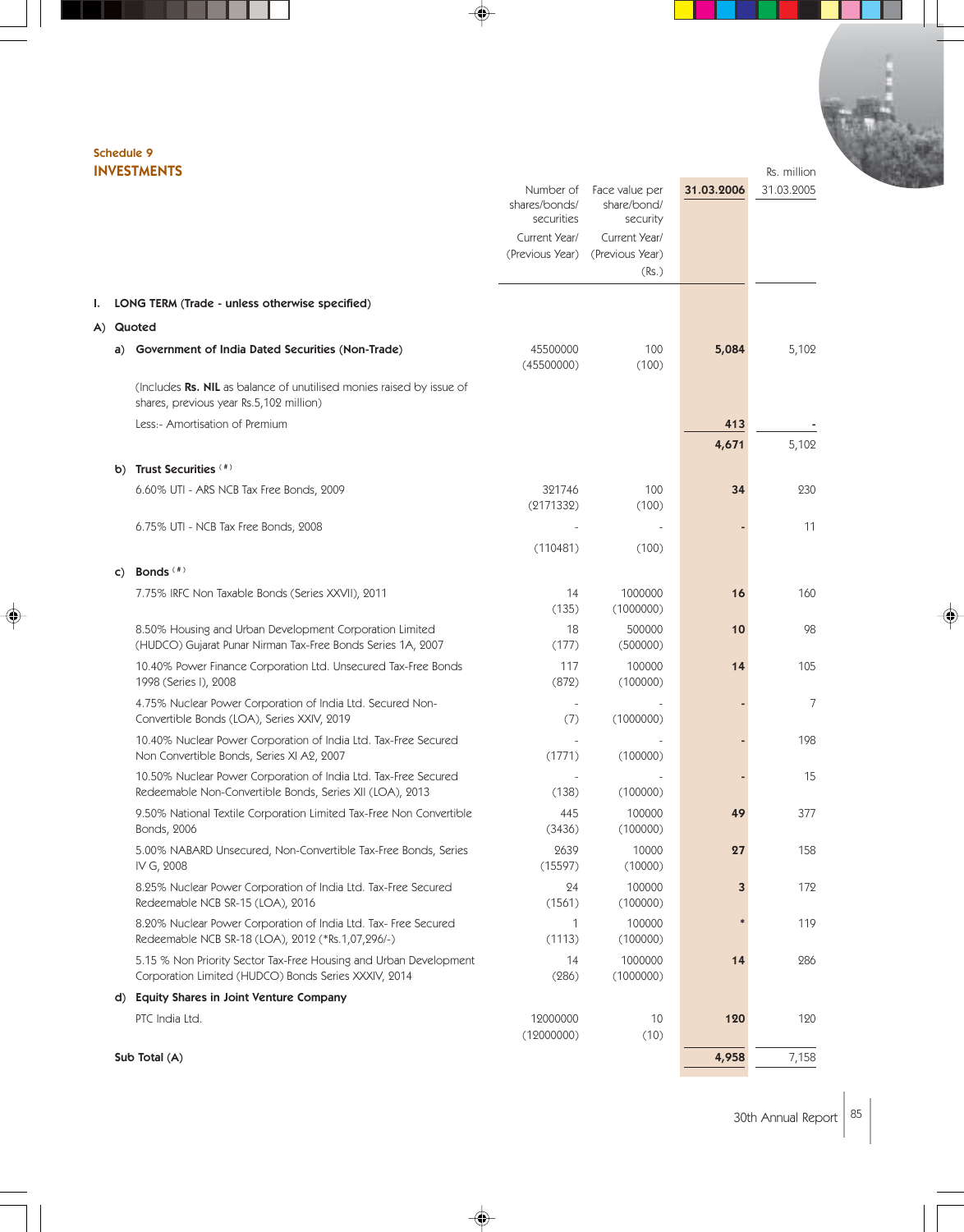# एनरीपीसी

 $\blacksquare$ 

L

◈

#### Schedule 9 INVESTMENTS Rs. million

|                                                                             | Number of<br>shares/bonds/<br>securities<br>Current Year/<br>(Previous Year) | Face value per<br>share/bond/<br>security<br>Current Year/<br>(Previous Year) | 31.03.2006 | 31.03.2005 |
|-----------------------------------------------------------------------------|------------------------------------------------------------------------------|-------------------------------------------------------------------------------|------------|------------|
|                                                                             |                                                                              | (Rs.)                                                                         |            |            |
| B) Unquoted<br>a) Bonds                                                     |                                                                              |                                                                               |            |            |
| i) 8.50 % Tax-Free State Government Special Bonds of the Government of (##) |                                                                              |                                                                               |            |            |
| Andhra Pradesh                                                              | 12606500<br>(12606500)                                                       | 1000<br>(1000)                                                                | 12,607     | 12,607     |
| Assam                                                                       | 514640<br>(514640)                                                           | 1000<br>(1000)                                                                | 515        | 515        |
| Bihar                                                                       | 18944000<br>(14666600)                                                       | 1000<br>(1000)                                                                | 18,944     | 14,667     |
| Chattisgarh                                                                 | 4832200<br>(4832200)                                                         | 1000<br>(1000)                                                                | 4,832      | 4,832      |
| Gujarat                                                                     | 8372400<br>(8372400)                                                         | 1000<br>(1000)                                                                | 8,372      | 8,372      |
| Haryana                                                                     | 10750000<br>(10750000)                                                       | 1000<br>(1000)                                                                | 10,750     | 10,750     |
| Himachal Pradesh                                                            | 333880<br>(333880)                                                           | 1000<br>(1000)                                                                | 334        | 334        |
| Jammu and Kashmir                                                           | 3673600<br>(3673600)                                                         | 1000<br>(1000)                                                                | 3,674      | 3,674      |
| Jharkhand                                                                   | 9601216<br>(6222716)                                                         | 1000<br>(1000)                                                                | 9,601      | 6,223      |
| Karnataka                                                                   | 1966100<br>(1966100)                                                         | 1000<br>(1000)                                                                | 1,966      | 1,966      |
| Kerala                                                                      | 10024000<br>(10024000)                                                       | 1000<br>(1000)                                                                | 10,024     | 10,024     |
| Madhya Pradesh                                                              | 8308400<br>(8308400)                                                         | 1000<br>(1000)                                                                | 8,308      | 8,308      |
| Maharashtra                                                                 | 3814000<br>(3814000)                                                         | 1000<br>(1000)                                                                | 3,814      | 3,814      |
| Orissa                                                                      | 11028740<br>(11028740)                                                       | 1000<br>(1000)                                                                | 11,029     | 11,029     |
| Punjab                                                                      | 3462300<br>(3462300)                                                         | 1000<br>(1000)                                                                | 3,462      | 3,462      |
| Rajasthan                                                                   | 2900000<br>(2900000)                                                         | 1000<br>(1000)                                                                | 2,900      | 2,900      |
| Sikkim                                                                      | 341960<br>(341960)                                                           | 1000<br>(1000)                                                                | 342        | 342        |
| Tamil Nadu                                                                  | 4650660<br>(4650660)                                                         | 1000<br>(1000)                                                                | 4,651      | 4,651      |
| Uttar Pradesh                                                               | 39899000<br>(39899000)                                                       | 1000<br>(1000)                                                                | 39,899     | 39,899     |
| Uttaranchal                                                                 | 3996500<br>(3996500)                                                         | 1000<br>(1000)                                                                | 3,996      | 3,996      |
| West Bengal                                                                 | 11742480<br>(11742480)                                                       | 1000<br>(1000)                                                                | 11,742     | 11,742     |

 $\Rightarrow$ 

♦

 $\begin{array}{c} \begin{array}{c} \end{array} \end{array}$ 

 $\color{red}\blacklozenge$ 

ш

86 30th Annual Report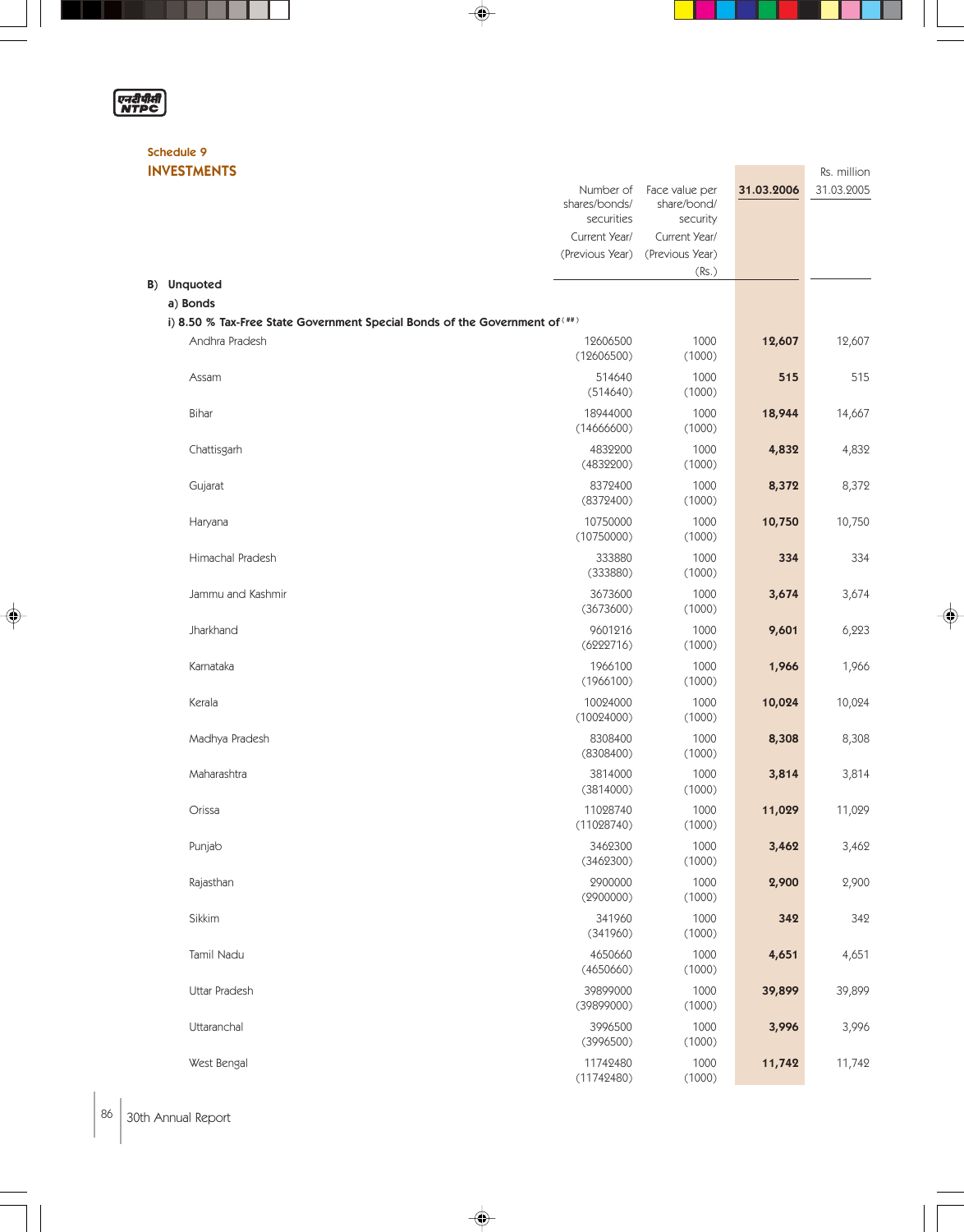# Schedule 9

|     | <b>INVESTMENTS</b>                                                                                                                                               |                                                                              |                                                                               |                | Rs. million |
|-----|------------------------------------------------------------------------------------------------------------------------------------------------------------------|------------------------------------------------------------------------------|-------------------------------------------------------------------------------|----------------|-------------|
|     |                                                                                                                                                                  | Number of<br>shares/bonds/<br>securities<br>Current Year/<br>(Previous Year) | Face value per<br>share/bond/<br>security<br>Current Year/<br>(Previous Year) | 31.03.2006     | 31.03.2005  |
| ii) | <b>Other Bonds</b>                                                                                                                                               |                                                                              | (Rs.)                                                                         |                |             |
|     | 12.50% Secured Non-Convertible Redeemable Western Electricity<br>Supply Company (WESCO) Bonds, Series - I/2000, 2007                                             | 10300<br>(10300)                                                             | 70000<br>(100000)                                                             | 721            | 1,030       |
|     | 12.50% Secured Non-Convertible Redeemable North Eastern<br>Electricity Supply Company (NESCO) Bonds, Series - I/2000, 2007                                       | 16700<br>(16700)                                                             | 70000<br>(100000)                                                             | 1,169          | 1,670       |
|     | 12.50% Secured Non-convertible Redeemable Southern Electricity<br>Supply Company (SOUTHCO) Bonds, Series - 1/2000, 2007                                          | 13000<br>(13000)                                                             | 70000<br>(100000)                                                             | 910            | 1,300       |
|     | 10.00% Secured Non-Cumulative Non-Convertible Redeemable Grid<br>Corporation of Orissa (GRIDCO) Power Bonds, Series-1/2003, 03/02,2009                           | 2660<br>(2660)                                                               | 75000<br>(100000)                                                             | 200            | 266         |
|     | 10.00% Secured Non-Cumulative Non-Convertible Redeemable Grid<br>Corporation of Orissa (GRIDCO) Power Bonds, Series-1/2003,<br>04-09/02,2009                     | 19536<br>(19536)                                                             | 87500<br>(100000)                                                             | 1,709          | 1,953       |
|     | 10.00% Secured Non-Cumulative Non-Convertible Redeemable Grid<br>Corporation of Orissa (GRIDCO) Power Bonds,<br>Series-1/2003 - 10/02,2009                       | 5970<br>(5970)                                                               | 100000<br>(100000)                                                            | 597            | 597         |
|     | 10.00% Secured Non-Cumulative Non-Convertible Redeemable Grid<br>Corporation of Orissa (GRIDCO) Power Bonds,<br>Series-1/2003, 02/02 & 11/02, 2009               | (6119)                                                                       | (100000)                                                                      |                | 612         |
|     | 7.90% Secured Non-Convertible Redeemable Tax free PSU Bonds<br>(VIII issue) - North Eastern Electric Power Corporation Ltd. (NEEPCO)<br>Bonds, 2010 <sup>#</sup> | 5<br>(281)                                                                   | 1000000<br>(1000000)                                                          | 5              | 295         |
|     | 8.75% IREDA (Tax-Free) Bonds (Series IX), 2008 <sup>#</sup>                                                                                                      | 5510<br>(42175)                                                              | 1000<br>(1000)                                                                | 6              | 46          |
|     | $6.00\%$ IREDA (Tax-Free) Bonds (Series X), 2013 <sup>#</sup>                                                                                                    | 6612<br>(48235)                                                              | 1000<br>(1000)                                                                | $\overline{7}$ | 51          |
|     | 5.50%IREDA (Tax- Free) Bonds (Series XI), 2013#                                                                                                                  | 7348<br>(38445)                                                              | 1000<br>(1000)                                                                | 8              | 40          |
|     | b) Equity Shares in Joint Venture Companies                                                                                                                      |                                                                              |                                                                               |                |             |
|     | Utility Powertech Ltd.                                                                                                                                           | 1000000<br>(1000000)                                                         | 10<br>(10)                                                                    | 10             | 10          |
|     | NTPC-Alstom Power Services Private Ltd.                                                                                                                          | 3000000<br>(3000000)                                                         | 10<br>(10)                                                                    | 30             | 30          |
|     | NTPC-SAIL Power Company Private Ltd.                                                                                                                             | 58650050<br>(58650050)                                                       | 10<br>(10)                                                                    | 587            | 587         |
|     | Bhilai Electric Supply Company Private Ltd.                                                                                                                      | 106600000<br>(56600000)                                                      | 10<br>(10)                                                                    | 1,066          | 566         |
|     | NTPC-Tamil Nadu Energy Company Ltd.                                                                                                                              | 500000<br>(500000)                                                           | 10<br>(10)                                                                    | 5              | 5           |
| C)  | <b>Equity Shares in Subsidiary Companies</b>                                                                                                                     |                                                                              |                                                                               |                |             |
|     | Pipavav Power Development Company Ltd.                                                                                                                           | 370000<br>(365000)                                                           | 10<br>(10)                                                                    | 4              | 4           |
|     | NTPC Electric Supply Company Ltd.<br>*(current year Rs. 8,09,100/-, previous year Rs.8,09,100/-)                                                                 | 80910<br>(80910)                                                             | 10<br>(10)                                                                    |                |             |
|     | NTPC Vidyut Vyapar Nigam Ltd.                                                                                                                                    | 20000000<br>(20000000)                                                       | 10<br>(10)                                                                    | 200            | 200         |
|     | NTPC Hydro Ltd.                                                                                                                                                  | 10000000<br>(4562110)                                                        | 10<br>(10)                                                                    | 100            | 46          |
|     | d) Share application money pending allotment in :<br>NTPC Hydro Ltd.                                                                                             |                                                                              |                                                                               |                | 2           |
|     | Ratnagiri Gas & Power Private Ltd.                                                                                                                               |                                                                              |                                                                               | 5,000          |             |
|     | e) Shares in Cooperative Societies                                                                                                                               |                                                                              |                                                                               | ß              | ß           |
|     | Sub Total (B)                                                                                                                                                    |                                                                              |                                                                               | 184,096        | 173,417     |
|     | Sub Total (1)                                                                                                                                                    |                                                                              |                                                                               | 189,054        | 180,575     |

◈

♦

♦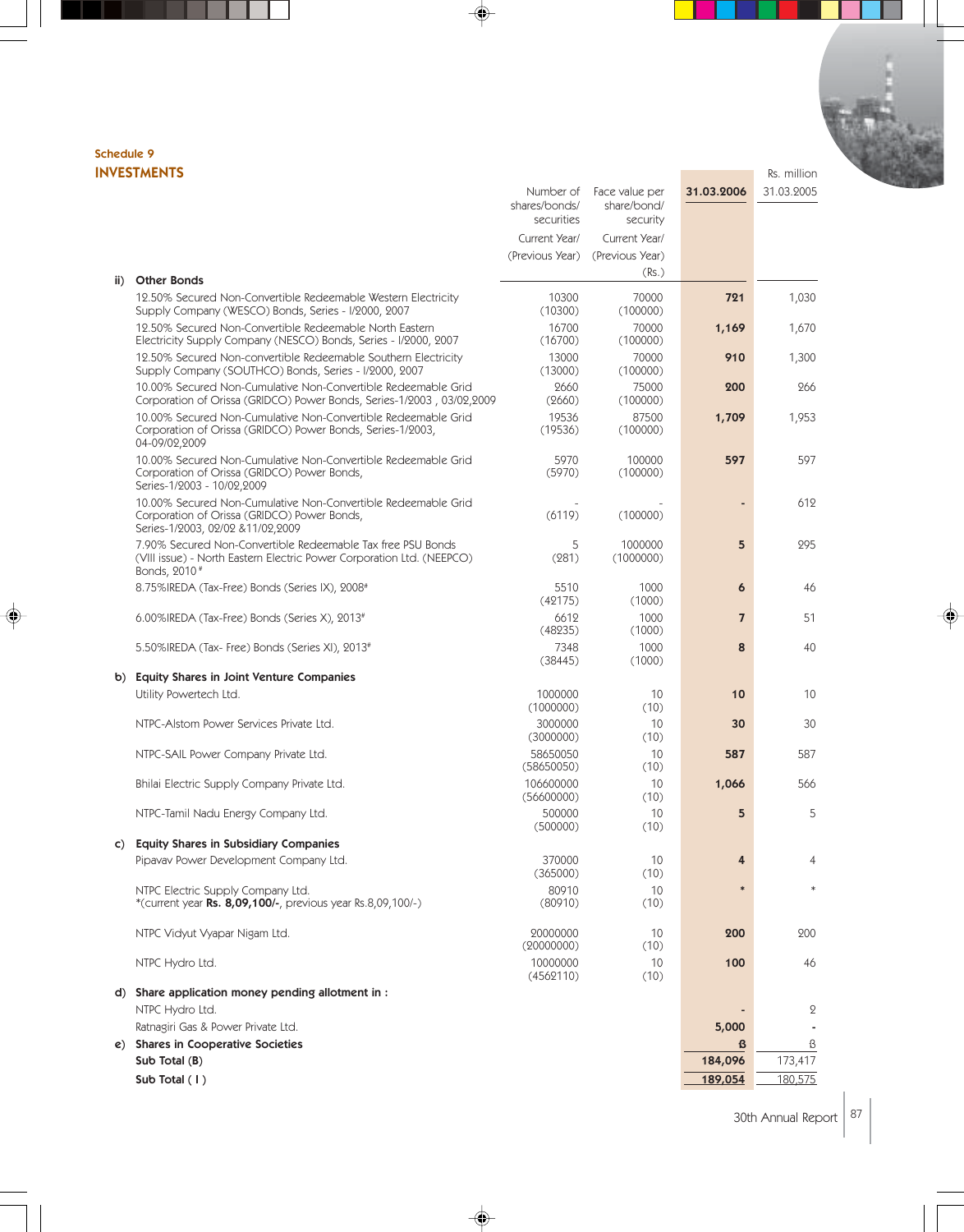| 20 | יייי |
|----|------|
|    |      |

◈

# Schedule 9

|   | <b>INVESTMENTS</b>                                                                                                                                                                                                                     |                                          |                                           |            | Rs. million |
|---|----------------------------------------------------------------------------------------------------------------------------------------------------------------------------------------------------------------------------------------|------------------------------------------|-------------------------------------------|------------|-------------|
|   |                                                                                                                                                                                                                                        | Number of<br>shares/bonds/<br>securities | Face value per<br>share/bond/<br>security | 31.03.2006 | 31.03.2005  |
|   |                                                                                                                                                                                                                                        | Current Year/                            | Current Year/                             |            |             |
|   |                                                                                                                                                                                                                                        | (Previous Year)                          | (Previous Year)                           |            |             |
|   |                                                                                                                                                                                                                                        |                                          | (Rs.)                                     |            |             |
|   | II. CURRENT (Non - Trade - Quoted)                                                                                                                                                                                                     |                                          |                                           |            |             |
|   | Government of India Treasury Bills                                                                                                                                                                                                     | 40000000<br>(277902500)                  | 100<br>(100)                              | 3,837      | 27,079      |
|   |                                                                                                                                                                                                                                        |                                          |                                           |            |             |
|   | Government of India Dated Securities                                                                                                                                                                                                   | (3177320)                                | (100)                                     |            | 323         |
|   | Sub Total (II)                                                                                                                                                                                                                         |                                          |                                           | 3,837      | 27,402      |
|   | Total $(1 +   )$                                                                                                                                                                                                                       |                                          |                                           | 192,891    | 207,977     |
|   | <b>Quoted Investments</b>                                                                                                                                                                                                              |                                          |                                           |            |             |
|   | <b>Book Value</b>                                                                                                                                                                                                                      |                                          |                                           | 8,795      | 34,560      |
|   | Market Value                                                                                                                                                                                                                           |                                          |                                           | 9,516      | 35,249      |
|   | <b>Unquoted Investments</b>                                                                                                                                                                                                            |                                          |                                           |            |             |
|   | <b>Book Value</b>                                                                                                                                                                                                                      |                                          |                                           | 184,096    | 173,417     |
|   | During the year the following current investments were purchased and realised on maturity (at cost)<br>Government of India                                                                                                             |                                          |                                           |            |             |
|   | Treasury bills                                                                                                                                                                                                                         |                                          |                                           | 42,051     | 3,432       |
|   | <b>Dated Securities</b>                                                                                                                                                                                                                |                                          |                                           | 70         |             |
|   | $($ # $)$<br>Development Surcharge Fund Investments                                                                                                                                                                                    |                                          |                                           |            |             |
|   | Includes bonds of Rs.34,353 million (previous year Rs. 32,821 million) permitted for transfer/trading<br>(#  #)<br>by Reserve Bank of India. Balance can be transferred/ traded subject to prior approval of<br>Reserve Bank of India. |                                          |                                           |            |             |
|   |                                                                                                                                                                                                                                        |                                          |                                           |            |             |
| ß | Shares in Co-operative societies (unquoted)                                                                                                                                                                                            |                                          |                                           | Rs.        | Rs.         |
|   | NTPC Employees Consumers and Thrift Co-operative                                                                                                                                                                                       | 500                                      | 10                                        | 5,000      | 5,000       |
|   | Society Ltd. Korba                                                                                                                                                                                                                     | (500)                                    | (10)                                      |            |             |
|   | NTPC Employees Consumers and Thrift Cooperative<br>Society Ltd. Ramagundam                                                                                                                                                             | 250<br>(250)                             | 10<br>(10)                                | 2,500      | 2,500       |
|   | NTPC Employees Consumers Cooperative Society Ltd. Farakka                                                                                                                                                                              | 500<br>(500)                             | $10$<br>(10)                              | 5,000      | 5,000       |
|   | NTPC Employees Consumers Cooperative Society Ltd. Vindhyachal                                                                                                                                                                          | 108<br>(108)                             | 25<br>(25)                                | 2,700      | 2,700       |
|   | NTPC Employees Consumers Cooperative Society Ltd. Anta                                                                                                                                                                                 | 500<br>(500)                             | 10<br>(10)                                | 5,000      | 5,000       |
|   | NTPC Employees Consumers Cooperative Society Ltd. Kawas                                                                                                                                                                                | 500<br>(500)                             | 10<br>(10)                                | 5,000      | 5,000       |
|   | NTPC Employees Consumers Cooperative Society Ltd. Kaniha                                                                                                                                                                               | 250<br>(250)                             | 20<br>(20)                                | 5,000      | 5,000       |
|   |                                                                                                                                                                                                                                        |                                          |                                           | 30,200     | 30,200      |

 $\Rightarrow$ 

 $\Rightarrow$ 

U

 $\color{red}\blacklozenge$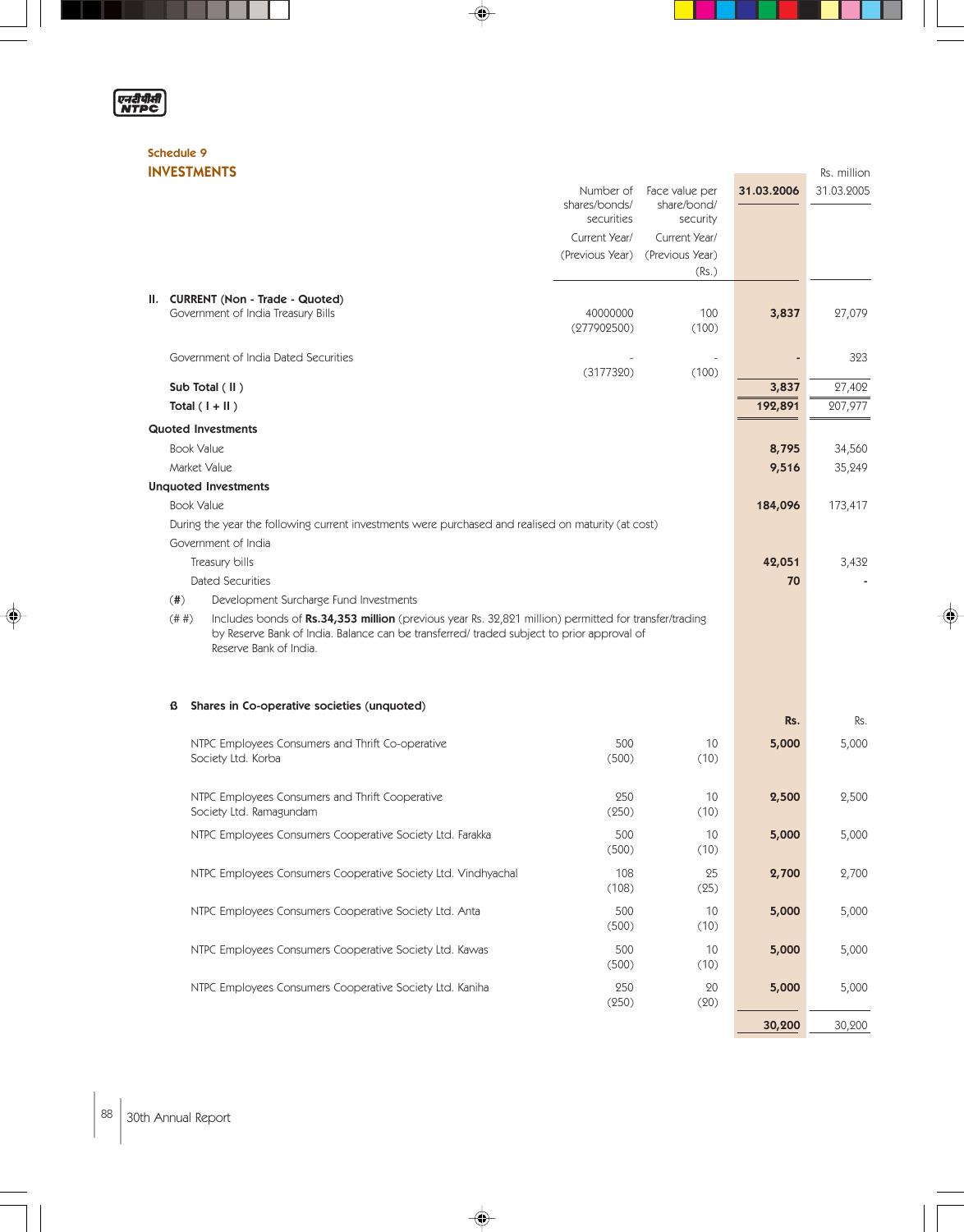#### Schedule 10 INVENTORIES

|                                             | 31.03.2006 | 31.03.2005 |
|---------------------------------------------|------------|------------|
| (Valuation as per Accounting Policy No. 9)  |            |            |
| Components and spares                       | 12,894     | 11,904     |
| Loose tools                                 | 42         | 41         |
| Coal                                        | 7,476      | 3,115      |
| Fuel Oil                                    | 887        | 823        |
| Naphtha                                     | 690        | 645        |
| Chemicals & consumables                     | 759        | 670        |
| <b>Others</b>                               | 805        | 758        |
| Steel Scrap                                 | 76         | 59         |
|                                             | 23,629     | 18,015     |
| Provision for shortage<br>Less:             | 24         | 24         |
| Provision for obsolete/ unserviceable items | 200        | 172        |
| Total                                       | 23,405     | 17,819     |
| Inventories include stores in transit       | 666        | 684        |

#### Schedule 11 SUNDRY DEBTORS

| Debts outstanding over six months        |        |        |
|------------------------------------------|--------|--------|
| Unsecured, considered good               | 656    | 7,866  |
| Considered doubtful                      | 8,363  | 8,360  |
|                                          | 9,019  | 16,226 |
| Other debts                              |        |        |
| Unsecured, considered good               | 8,022  | 5,881  |
|                                          | 17,041 | 22,107 |
| Less: Provision for bad & doubtful debts | 8,363  | 8,360  |
| Total                                    | 8,678  | 13.747 |
|                                          |        |        |

#### Schedule 12 CASH & BANK BALANCES

| Cash on hand (includes cheques, drafts, stamps on hand <b>Rs.150 million</b> ,<br>previous year Rs.1,566 million) | 153    | 1.569  |
|-------------------------------------------------------------------------------------------------------------------|--------|--------|
| Remittances in transit                                                                                            | 13     | 50     |
| Balance with Reserve Bank of India earmarked for fixed deposits from public                                       | 308    | 308    |
| Balances with scheduled banks (a)                                                                                 |        |        |
| Current Account (b)                                                                                               | 1,294  | 1.746  |
| Term Deposit Account (c)(d)                                                                                       | 82,887 | 57,050 |
| Balance with other banks                                                                                          |        |        |
| Call Deposit Account                                                                                              | 59     | 60     |
| West Merchant Bank Limited, London                                                                                |        |        |
| (maximum amount outstanding at any time during                                                                    |        |        |
| the year <b>Rs.60 million</b> , previous year Rs.60 million)                                                      |        |        |
| Total                                                                                                             | 84,714 | 60,783 |

♠

(a) Includes Rs.1,00,007/-(previous Year Rs.4,32,570/- ) in respect of Development Surcharge.

(b) Includes Rs.44 million of Unclaimed Dividend (previous year Rs.37 million)

(c) Rs. 14 million (previous year Rs.11 million) deposited as security with Government authorities/as per court orders.

(d) Includes Rs.Nil as balance of unutilised monies raised by issue of shares (previous year Rs.11,316 million).

Rs. million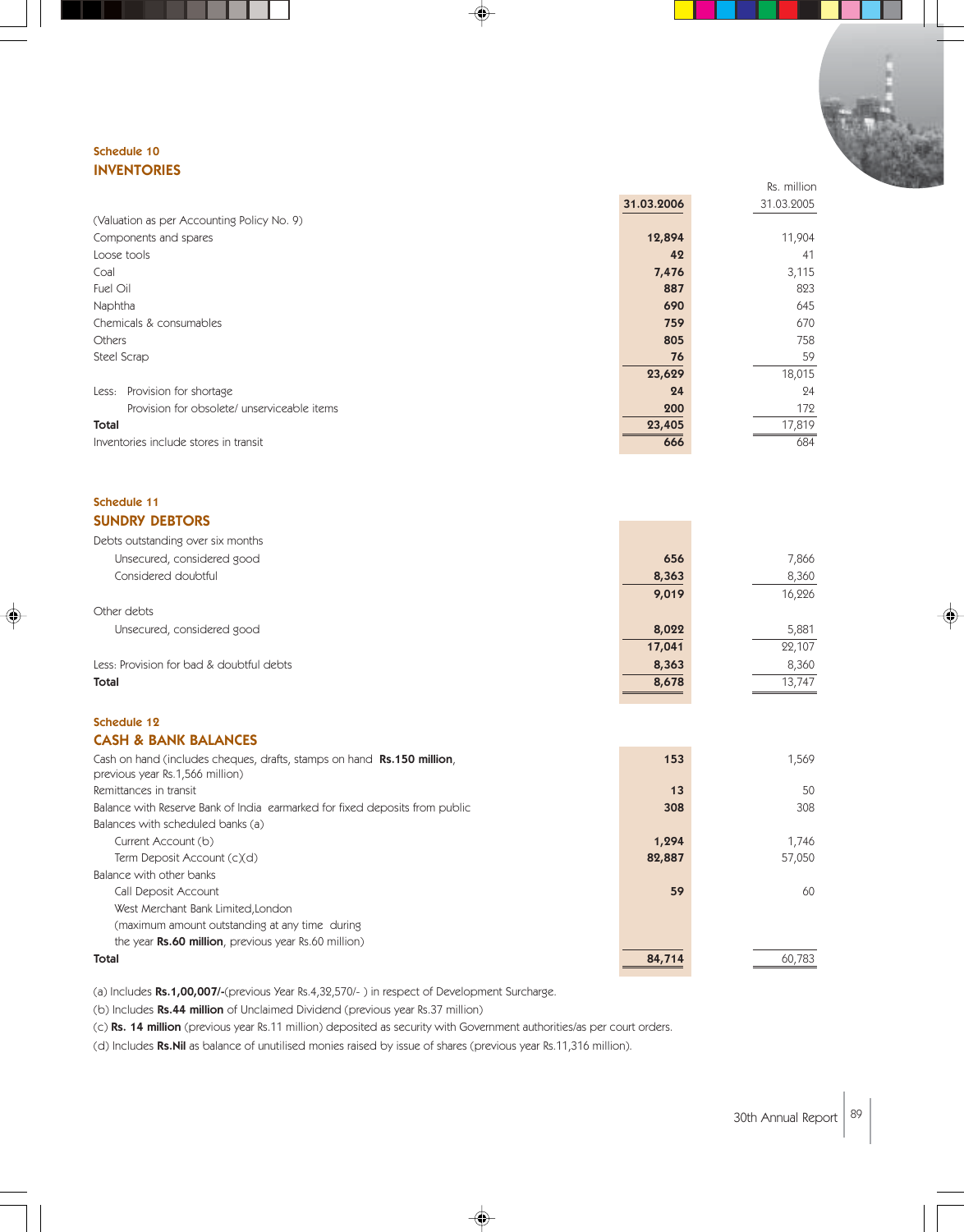

◈

#### Schedule 13 **OTHER CURRENT ASSETS Reserves And Set All 2003 (Set All 2003) Reserves And Set All 2003 Rs. million**

| <b>OTHER CURRENT ASSETS</b>          |            | Rs. million |  |
|--------------------------------------|------------|-------------|--|
|                                      | 31.03.2006 | 31.03.2005  |  |
| Interest accrued :                   |            |             |  |
| <b>Bonds</b>                         | 8,615      | 8,640       |  |
| Development surcharge investments    | 6          | 59          |  |
| Government of India Dated Securities | 153        | 137         |  |
| Term Deposits                        | 1241       | 834         |  |
| <b>Others</b>                        | 103        | 65          |  |
| Others Recoverables                  | 43         | 29          |  |
| Total                                | 10,161     | 9.764       |  |

 $\color{red}\blacklozenge$ 

#### Schedule 14 LOANS AND ADVANCES

| <b>LOANS</b>                                                     |                     |              |
|------------------------------------------------------------------|---------------------|--------------|
| Employees (including accrued interest)                           |                     |              |
| Secured                                                          | 4,575               | 4,696        |
| Unsecured, considered good                                       | 1,053               | 1,082        |
| Considered doubtful                                              | $\mathbf 1$         | 1            |
| Government of India (for transfer of transmission systems)       |                     |              |
| Unsecured, considered good                                       | 403                 | 799          |
| Loan to State Government in settlement of dues from customers    |                     |              |
| Unsecured, considered good                                       | 9,573               | 9,573        |
| Others                                                           |                     |              |
| Secured                                                          | 500                 | 500          |
| Unsecured, considered good                                       | 4                   | 206          |
| <b>ADVANCES</b>                                                  |                     |              |
| (recoverable in cash or kind for value to be received)           |                     |              |
| Subsidiary Companies                                             |                     |              |
| Unsecured, considered good                                       | 238                 | 146          |
| Contractors & suppliers, including material issued on loan       |                     |              |
| Secured                                                          | $\ddot{\mathbf{6}}$ | $\mathbf{2}$ |
| Unsecured, considered good                                       | 901                 | 546          |
| Considered doubtful                                              | $\mathbf 1$         | 3            |
| Employees (including imprest)                                    |                     |              |
| Unsecured, considered good                                       | 77                  | 68           |
| Considered doubtful                                              | $\mathbf{1}$        | 1            |
| Others                                                           |                     |              |
| Unsecured, considered good                                       | 494                 | 765          |
| Considered doubtful                                              | 289                 | 21           |
|                                                                  | 18,116              | 18,332       |
| Claims recoverable                                               |                     |              |
| Unsecured, considered good                                       | 965                 | 1,012        |
| Considered doubtful                                              | 40                  | 40           |
| Less: Provision for bad and doubtful loans, advances             | 332                 | 66           |
| and claims                                                       |                     |              |
|                                                                  | 18,789              | 19,318       |
| <b>DEPOSITS</b>                                                  |                     |              |
| Deposits with customs, port trust and others (#)                 | 870                 | 691          |
| Advance tax deposit & tax deducted at source                     | 35,731              | 18,590       |
| Less: Provision                                                  | 25,103              | 11,606       |
|                                                                  | 10,628              | 6,984        |
| Total                                                            | 30,287              | 26,993       |
| (#) Sales Tax deposited under protest with sales tax authorities | 196                 | 122          |
| Due from Directors & Officers of the Company                     |                     |              |
| <b>Directors</b>                                                 | $\mathbf 1$         | $\mathbf{1}$ |
| <b>Officers</b>                                                  | 438                 | 353          |
| Maximum Amount                                                   |                     |              |
| <b>Directors</b>                                                 | $\overline{2}$      | $\mathbf{2}$ |
| <b>Officers</b>                                                  | 522                 | 438          |
|                                                                  |                     |              |

 $\Rightarrow$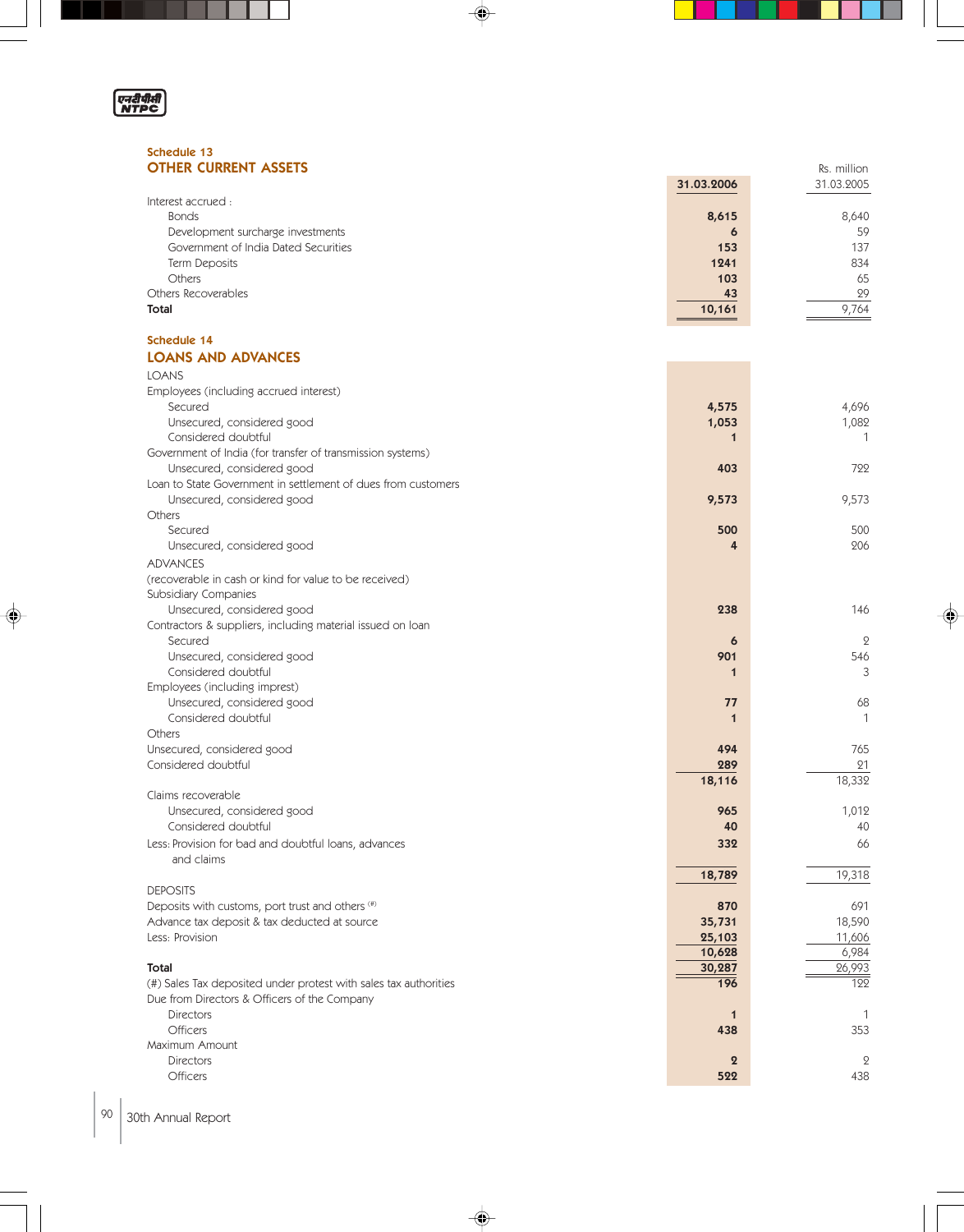#### Schedule 15 **CURRENT LIABILITIES** Reserves and the contract of the contract of the contract of the contract of the contract of the contract of the contract of the contract of the contract of the contract of the contract of the contrac

|                                                                    | 31.03.2006 | 31.03.2005 |
|--------------------------------------------------------------------|------------|------------|
| Sundry Creditors                                                   |            |            |
| For capital expenditure                                            |            |            |
| Other than Small Scale Industrial Undertakings                     | 11,692     | 12,216     |
| For goods and services                                             |            |            |
| Small Scale Industrial Undertakings                                | 8          | 14         |
| Others                                                             | 13,049     | 11,578     |
| Book overdraft                                                     | 128        |            |
| Deposits, retention money from contractors and others              | 11,289     | 9,473      |
| Less: Investments held as security                                 | 109        | 113        |
|                                                                    | 36,057     | 33,168     |
| Advances from customers and others                                 | 9,886      | 14,431     |
| Investor Education and Protection Fund shall be credited by        |            |            |
| Unpaid matured Bonds (*Rs.2,000/-)                                 |            |            |
| Interest accrued on unpaid matured deposits/bonds (*Rs.3,10,366/-) |            |            |
| Other liabilities                                                  | 977        | 2,999      |
| Unclaimed dividend (#)                                             | 44         | 37         |
| Interest Accrued but not due:                                      |            |            |
| Loans from Government of India                                     | 9          | 21         |
| Foreign currency loans/bonds                                       | 362        | 300        |
| Term loans in Indian currency                                      | 517        | 299        |
| <b>Bonds</b>                                                       | 1,173      | 967        |
| Fixed deposits from public                                         | 77         | 82         |
| Total                                                              | 49,102     | 52,306     |
|                                                                    |            |            |

(#) No amount is due for payment to Investor Education and Protection Fund

#### Schedule 16 PROVISIONS

| Fringe Benefit Tax                             |        |                 |
|------------------------------------------------|--------|-----------------|
| Additions during the year                      | 209    |                 |
| Less: Advance tax deposited                    | 209    |                 |
|                                                |        |                 |
| Proposed dividend                              |        |                 |
| As per last balance sheet                      | 9,895  | 10,823          |
| Additions during the year                      | 6,596  | 9,895           |
| Amounts used during the year                   | 9,895  | 10,823          |
|                                                | 6,596  | 9,895           |
| Tax on proposed dividend                       |        |                 |
| As per last balance sheet                      | 1,388  | 1,387           |
| Additions during the year                      | 925    | 1,388           |
| Amounts used during the year                   | 1,388  | 1,387           |
|                                                | 925    | 1,388           |
| Retirement benefits                            |        |                 |
| As per last balance sheet                      | 3,867  | 3,193           |
| Additions during the year                      | 1,279  | 1,095           |
| Amounts used during the year                   | 376    | 421             |
|                                                | 4,770  | 3,867           |
| Tariff adjustment<br>As per last balance sheet |        | 286             |
| Additions during the year                      |        |                 |
| Amounts reversed during the year               |        | 286             |
|                                                |        |                 |
| Others                                         |        |                 |
| As per last balance sheet                      | 11     | 8               |
| Additions during the year                      |        |                 |
| Amounts written off during the year            | 3      |                 |
| Amounts reversed during the year               |        |                 |
|                                                | 9      | $\overline{11}$ |
| <b>Total</b>                                   | 12,300 | 15,161          |
|                                                |        |                 |

€

30th Annual Report 91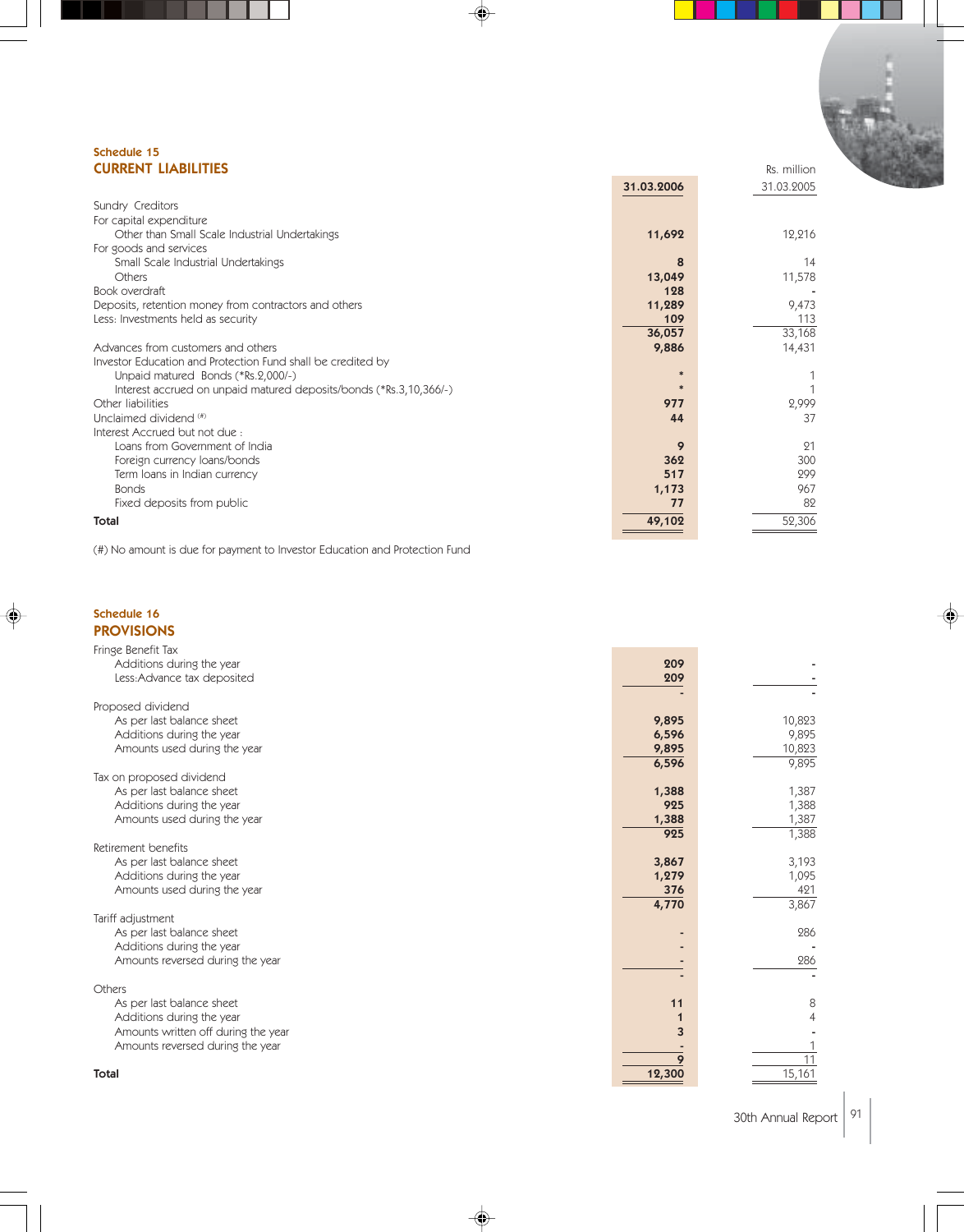

#### Schedule 17 CONTIGENT LIABILITIES

|                                                                    | 31.03.2006 | 31.03.2005 |
|--------------------------------------------------------------------|------------|------------|
| Claims against the Company not acknowledged as debt in respect of: |            |            |
| Capital works                                                      | 7,153      | 7.084      |
| Land compensation cases                                            | 3,166      | 5.508      |
| <b>Others</b>                                                      | 6,902      | 5,802      |
| Disputed Income Tax demand *                                       | 11,269     | 11         |
| Disputed Sales Tax demand                                          | 189        | 197        |
| Letters of Credit other than for capital expenditure               | 2,951      | 1,008      |
| Others                                                             | 32         | 58         |
| Total                                                              | 31,662     | 19,668     |
| * Possible reimbursement Rs.6,662 million (Previous year Nil)      |            |            |

 $\spadesuit$ 

Rs. million

◈

#### Schedule 18 SALES

♠

|                                                                                                | <b>Current Year</b> | Previous Year |
|------------------------------------------------------------------------------------------------|---------------------|---------------|
| Energy Sales (including Electricity Duty)                                                      | 263,492             | 228.526       |
| Less: Advance against Depreciation deferred                                                    | 1,505               | 1.791         |
| Add: Revenue recognised out of Advance against Depreciation                                    | 471                 |               |
|                                                                                                | 262,458             | 226,743       |
| Consultancy, project management and supervision fees (including turnkey construction projects) | 452                 | 333           |
| <b>Total</b>                                                                                   | 262,910             | 227.076       |
|                                                                                                |                     |               |

#### Schedule 19 PROVISIONS WRITTEN BACK

| Doubtful debts                  |    | 5,927          |
|---------------------------------|----|----------------|
| Doubtful advances and claims    |    |                |
| Doubtful construction advances  |    | 3              |
| Adjustment in tariff            |    | 286            |
| Shortage in construction stores |    |                |
| Shortage in stores              |    | $\circ$        |
| Obsolescence in stores          |    | $\overline{Q}$ |
| Others                          |    | $\Omega$       |
| Total                           | 23 | 6,235          |

 $\overline{\blacklozenge}$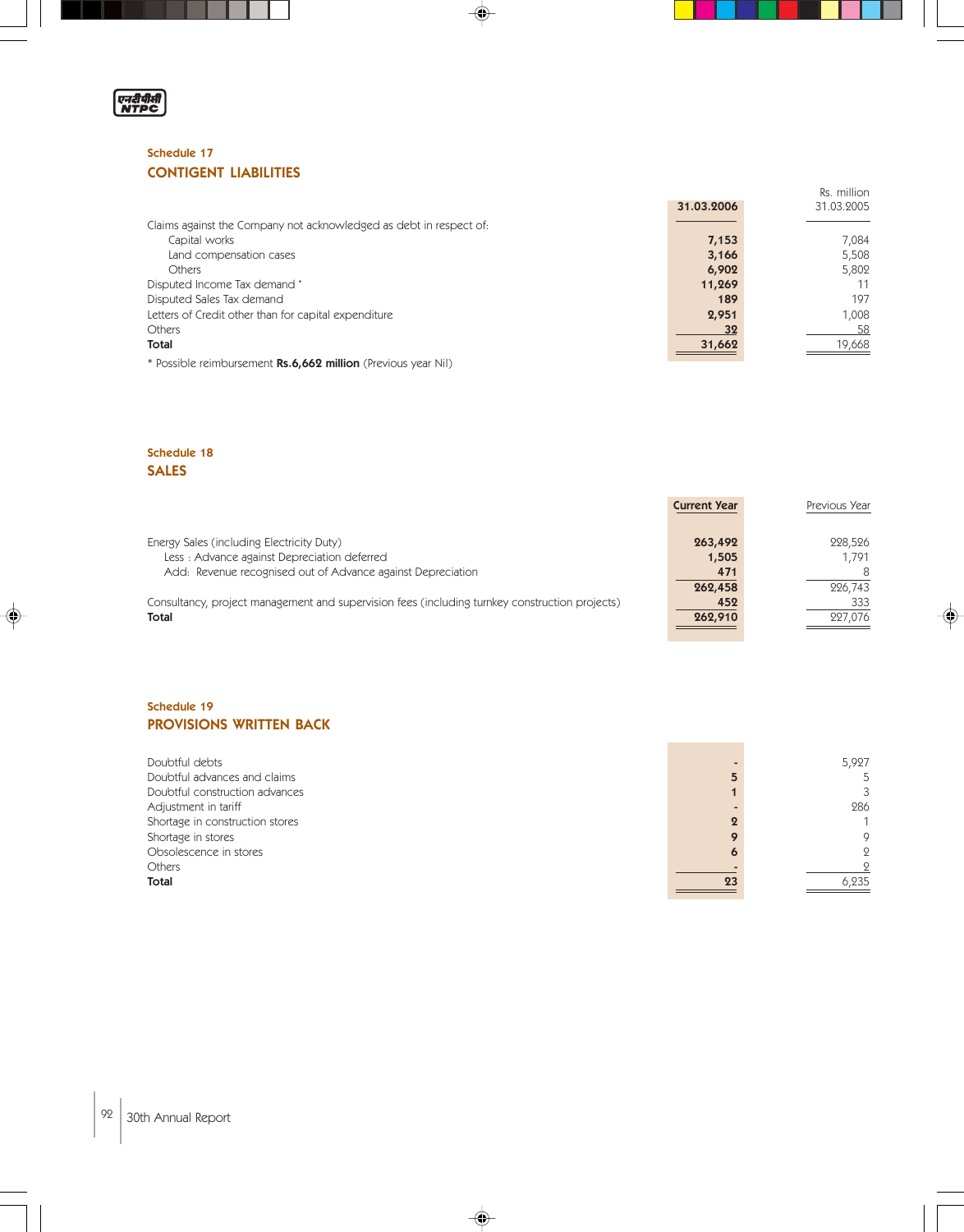#### Schedule 20 **OTHER INCOME** Rs. million

|                                                                                           | <b>Current Year</b> | Previous Year  |
|-------------------------------------------------------------------------------------------|---------------------|----------------|
| Income from Long Term Investments                                                         |                     |                |
| <b>Trade</b>                                                                              |                     |                |
| Dividend from Subsidiaries                                                                | 30                  | 6              |
| Dividend from Joint Ventures                                                              | 118                 | 111            |
| Interest                                                                                  |                     |                |
| Government Securities (8.5% tax free bonds issued by the State Governments)               | 16,877              | 13,949         |
| Other Bonds (Gross) (Tax deducted at source Rs.161 million, Previous year Rs.195 million) | 700                 | 843            |
| Non-Trade                                                                                 |                     |                |
| Interest from Government of India Securities (Gross)                                      | 618                 | 156            |
| Less: Amortisation of premium                                                             | 413                 |                |
|                                                                                           | 205                 | 156            |
| Income from Current Investments (Non-Trade)                                               |                     |                |
| Interest from Government of India Securities (Gross) (Tax deducted at source Nil)         | 14                  | 6              |
| Income on redemption of Government of India Treasury Bills                                | 1,399               | 37             |
| Income from Others                                                                        |                     |                |
| Interest (Gross) (Tax deducted at source Rs.1,159 million, Previous year Rs.76 million)   |                     |                |
| Loan to State Government in settlement of dues from customers                             | 814                 | 595            |
| Public Deposit Account with Government of India                                           |                     | 3,573          |
| Indian banks                                                                              | 4,780               | 1,065          |
| Foreign banks                                                                             | 3                   | $\overline{Q}$ |
| Employees' loans                                                                          | 237                 | 259            |
| Others                                                                                    | 107                 | 152            |
| Interest on Income Tax refunds                                                            | 1,151               |                |
| Less: Refundable to customers                                                             | 1,151               |                |
|                                                                                           |                     |                |
| Surcharge on late payment from customers                                                  | 384                 | 2,460          |
| Hire charges for equipment                                                                | 14                  | 24             |
| Profit on disposal of fixed assets                                                        | 41                  | 37             |
| Miscellaneous income                                                                      | 1,012               | 1,313          |
|                                                                                           | 26,735              | 24,588         |
| Less: Income transferred to Incidental expenditure during construction-Schedule 26        | 657                 | 1,059          |
| <b>Total</b>                                                                              | 26,078              | 23,529         |
|                                                                                           |                     |                |

 $\bigcirc \hspace{-1.4mm} \bigcirc$ 

#### Schedule 21

#### EMPLOYEES' REMUNERATION AND BENEFITS

| Salaries, wages, bonus, allowances & benefits                           | 8,582  | 7,584  |
|-------------------------------------------------------------------------|--------|--------|
| Contribution to provident and other funds                               | 986    | 854    |
| Welfare expenses                                                        | 1,807  | 1.726  |
|                                                                         | 11,375 | 10,164 |
| Less: Adjusted in fuel cost                                             | 522    | 205    |
| Transferred to Development of Coal Mines                                | 12     |        |
| Transferred to incidental expenditure during construction - Schedule 26 | 1,157  | 1.136  |
| Total                                                                   | 9,684  | 8.823  |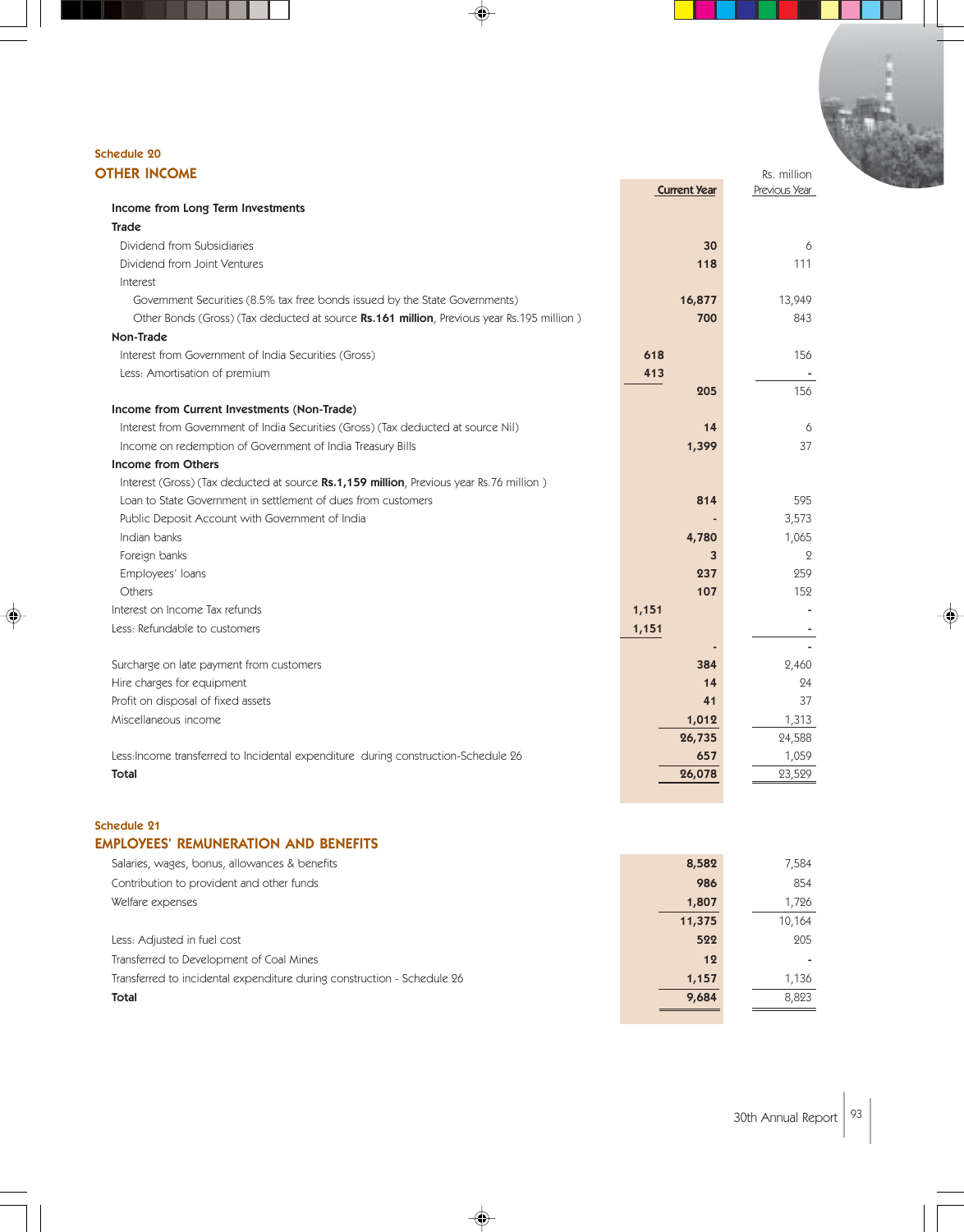

⊕

#### Schedule 22 **GENERATION, ADMINISTRATION & OTHER EXPENSES RS. million** Rs. million

|                                                                         | <b>Current Year</b> | Previous Year            |
|-------------------------------------------------------------------------|---------------------|--------------------------|
| Power charges                                                           | 542                 | 436                      |
|                                                                         |                     |                          |
| Less: Recovered from contractors & employees                            | 71<br>471           | 72<br>364                |
|                                                                         | 553                 | 442                      |
| Water charges<br>Stores consumed                                        | 204                 | 179                      |
|                                                                         | 108                 | 78                       |
| Rent                                                                    |                     |                          |
| Less:Recoveries                                                         | 60<br>48            | 48<br>$\overline{30}$    |
|                                                                         |                     |                          |
| Repairs & Maintenance<br><b>Buildings</b>                               | 559                 | 568                      |
| Plant & Machinery                                                       |                     |                          |
| Power stations                                                          | 7043                | 6,229                    |
| Construction equipment                                                  | 8                   | 20                       |
|                                                                         | 7,051               | 6, 249                   |
| Others                                                                  | 264                 | 273                      |
| Insurance                                                               | 559                 | 765                      |
| Rates and taxes                                                         | 131                 | 164                      |
| Water Cess & Environment Protection Cess                                | 257                 | 252                      |
| Training & Recruitment expenses                                         | 307                 | 260                      |
| Less: Fees for training and application                                 | 23                  | 25                       |
|                                                                         | 284                 | $\overline{235}$         |
| Communication expenses                                                  | 197                 | 171                      |
| Travelling Expenses                                                     | 930                 | 818                      |
| Tender expenses                                                         | 81                  | 72                       |
| Less: Receipt from sale of tenders                                      | 9                   | 10                       |
|                                                                         | 72                  | $\overline{62}$          |
| Payment to Auditors                                                     | 20                  | 10                       |
| Advertisement and publicity                                             | 68                  | 57                       |
| Security expenses                                                       | 1002                | 893                      |
| Entertainment expenses                                                  | 74                  | 59                       |
| Expenses for guest house                                                | 57                  | 51                       |
| Less:Recoveries                                                         | 10                  | $\overline{9}$           |
|                                                                         | 47                  | $\overline{42}$          |
| Education expenses                                                      | 113                 | 120                      |
| Brokerage & commission                                                  | $\overline{7}$      | 9                        |
| Donations                                                               | 4                   | 97                       |
| Community development and welfare expenses                              | 167                 | 72                       |
| Less: Grants-in-aid                                                     | $\mathbf{7}$        | $\overline{\phantom{a}}$ |
|                                                                         | 160                 | 72                       |
| Ash utilisation & marketing expenses                                    | 67                  | 79                       |
| Less: Sale of ash products                                              | $\mathbf{1}$        | $\overline{9}$           |
|                                                                         | 66                  | $\overline{70}$          |
| Books and periodicals                                                   | 30                  | 31                       |
| Professional charges and consultancy fees                               | 239                 | 177                      |
| Legal Expenses                                                          | 34                  | 79                       |
| EDP hire and other charges                                              | 68                  | 67                       |
| Printing and stationery                                                 | 74                  | 74                       |
| Miscellaneous expenses                                                  | 556                 | 505                      |
| Stores written off                                                      | $\boldsymbol{2}$    | 3                        |
| Claims/Advances written off                                             |                     | $\mathbf{Q}$             |
| Survey & Investigation expenses written off                             | 13                  | $\overline{4}$           |
| Loss on disposal/write-off of fixed assets                              | 88                  | 199                      |
| Loss on maturity of current Investments                                 | 6                   |                          |
|                                                                         | 14,251              | 13,142                   |
| Less: Adjusted in cost of fuel                                          | 782                 | 409                      |
| Transferred to Development of Coal Mines                                | 19                  |                          |
| Transferred to incidental expenditure during construction - Schedule 26 | 729                 | 671                      |
| Total                                                                   | 12,721              | 12,062                   |
|                                                                         |                     |                          |
| Stores consumption included in repairs and maintenance                  | 4,453               | 3,870                    |
|                                                                         |                     |                          |

 $\Rightarrow$ 

◈

♦

94 30th Annual Report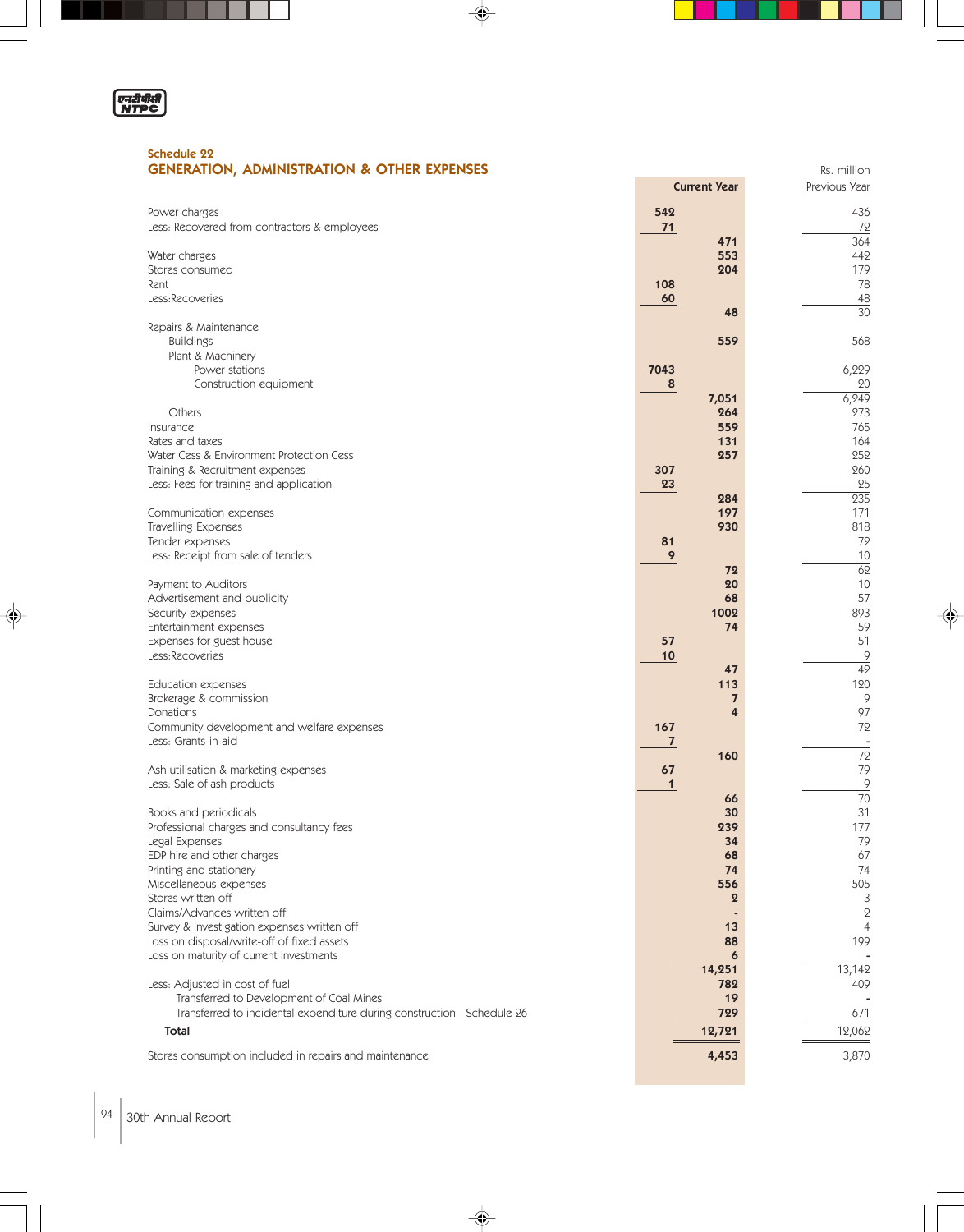#### Schedule 23 PROVISIONS Rs. million Rs. million

|                                        | <b>Current Year</b> | Previous Year |
|----------------------------------------|---------------------|---------------|
| Doubtful debts                         |                     |               |
| Doubtful advances and claims           | 292                 | 30            |
| Doubtful advances for construction     | 9                   | ٠             |
| Shortage in stores                     | 9                   |               |
| Obsolescence in stores                 | 34                  | 27            |
| Shortage in construction stores        |                     | $\mathcal{Q}$ |
| Unserviceable capital work-in-progress | 6                   | 4             |
| Others                                 |                     | 5             |
| Total                                  | 357                 | 75            |
|                                        |                     |               |

♦

#### Schedule 24

### INTEREST AND FINANCE CHARGES

| Interest on:                                                  |          |        |
|---------------------------------------------------------------|----------|--------|
| <b>Bonds</b>                                                  | 3,301    | 2,814  |
| Loans from Government of India                                | 54       | 99     |
| Foreign Currency Term Loans                                   | 1,155    | 1,282  |
| Rupee Term Ioans                                              | 6,388    | 4,959  |
| Public deposits                                               | 131      | 378    |
| Foreign currency Bonds/Notes                                  | 694      | 624    |
| Others                                                        | 129      | 152    |
| Exchange differences regarded as adjustment to interest costs | (2, 469) | (568)  |
|                                                               | 9,383    | 9,740  |
| <b>Finance Charges:</b>                                       |          |        |
| Bonds servicing & public deposit expenses                     | 18       | 13     |
| Guarantee Fee                                                 | 405      | 443    |
| Management Fee                                                |          | 85     |
| Commitment charges/ Exposure premium                          | 99       | 1,069  |
| Rebate under Scheme for Settlement of SEB dues                | 8,047    | 6,813  |
| Rebate to customers                                           | 4,244    | 3,828  |
| Reimbursement of L.C.charges on Sales Realisation             | 57       | 13     |
| <b>Bank Charges</b>                                           | 8        | 8      |
| <b>Bond Issue Expenses</b>                                    | $\Omega$ | 5      |
| Exchange differences                                          | 123      | 6      |
| Foreign currency Bonds/Notes issue expenses                   | 98       |        |
| Others                                                        | 58       | 32     |
|                                                               | 13,159   | 12,315 |
|                                                               | 22,542   | 22,055 |
| Less: Interest and Finance charges capitalised by transfer to | 4,910    | 5,100  |
| incidental expenditure during construction - Schedule 26      |          |        |
| <b>Total</b>                                                  | 17,632   | 16,955 |
|                                                               |          |        |

◈

♠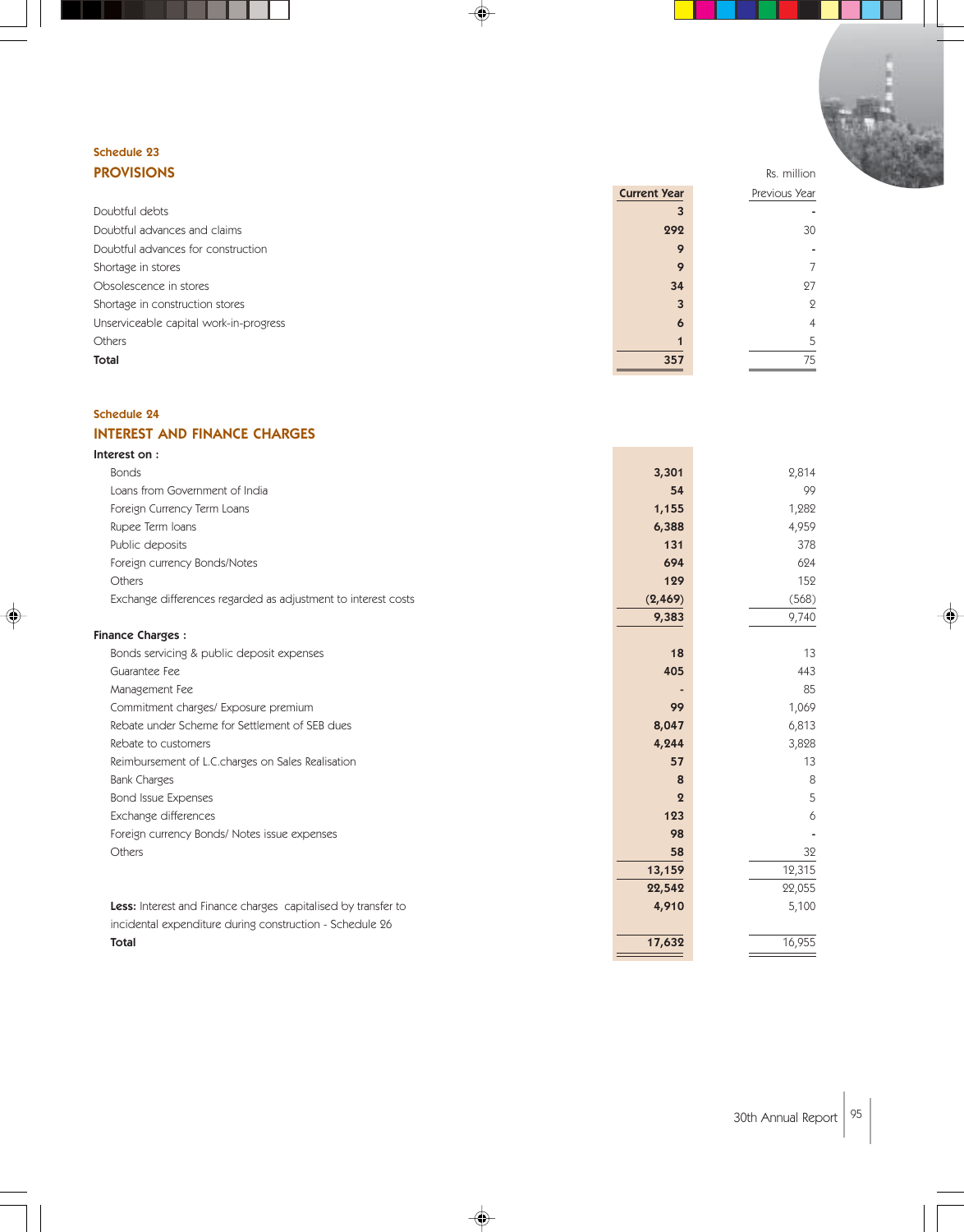

⊕

#### Schedule 25

#### PRIOR PERIOD INCOME/EXPENDITURE (NET)

|                                                                |                     | Rs. million   |
|----------------------------------------------------------------|---------------------|---------------|
|                                                                | <b>Current Year</b> | Previous Year |
| <b>INCOME</b>                                                  |                     |               |
| Sales                                                          | 35                  | 1,080         |
| Others                                                         |                     | 22            |
|                                                                | 39                  | 1,102         |
| <b>EXPENDITURE</b>                                             |                     |               |
| Salary, wages, bonus, allowances & benefits                    |                     | (8)           |
| Repairs and Maintenance                                        | 86                  | 20            |
| Depreciation                                                   | 171                 | 305           |
| Interest                                                       | 2,197               | 888           |
| Advertisement and publicity                                    |                     | $\mathbf{1}$  |
| Professional consultancy charges                               |                     | 12            |
| Rates & Taxes                                                  | 64                  | (1)           |
| Power charges                                                  |                     | (27)          |
| Insurance                                                      | (6)                 |               |
| Rent                                                           | 12                  |               |
| Fuel                                                           |                     | (201)         |
| Others                                                         | 34                  | 14            |
|                                                                | 2,561               | 1,003         |
|                                                                | 2,522               | (99)          |
| Less: Incidental expenditure during construction - Schedule 26 | 34                  | 3             |
| Total                                                          | 2,488               | (102)         |

 $\Rightarrow$ 

 $\color{red}\blacklozenge$ 

♦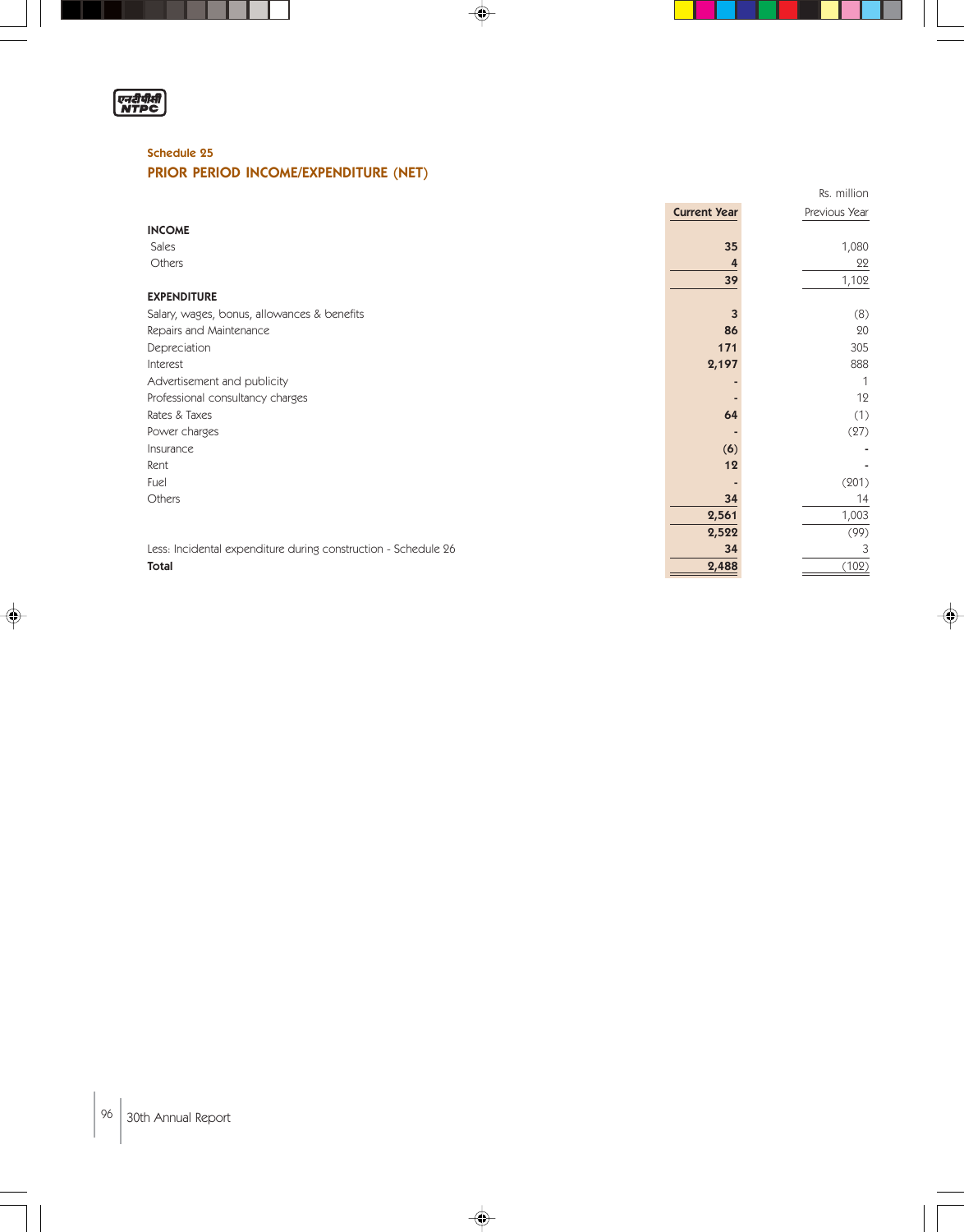

♠

#### Schedule 26 INCIDENTAL EXPENDITURE DURING CONSTRUCTION

|                                              | <b>Current Year</b> | Previous Year    |
|----------------------------------------------|---------------------|------------------|
| A. Employees remuneration and other benefits |                     |                  |
| Salaries, wages, allowances and benefits     | 876                 | 887              |
| Contribution to provident and other funds    | 110                 | 86               |
| Welfare expenses                             | 171                 | 163              |
| Total (A)                                    | 1,157               | 1,136            |
| <b>B.</b> Other Expenses                     |                     |                  |
| Power charges                                | 149                 | 103              |
| Less: Recovered from contractors & employees | 13                  | 10               |
|                                              | 136                 | 93               |
| Water charges                                | 3                   |                  |
| Rent                                         | 25                  | 17               |
| Repairs & maintenance                        |                     |                  |
| <b>Buildings</b>                             | 24                  | 49               |
| Construction equipment                       | $\mathbf{1}$        | 11               |
| Others                                       | 36                  | 31               |
|                                              | 61                  | 91               |
| Insurance                                    | 5                   | $\overline{4}$   |
| Rates and taxes                              | 16                  | 30               |
| Communication expenses                       | 32                  | 28               |
| Travelling expenses                          | 138                 | 125              |
| Tender expenses                              | 24                  | 27               |
| Less: Income from sale of tenders            | $\mathbf{1}$        | $\boldsymbol{2}$ |
|                                              | 23                  | 25               |
| Payment to Auditors                          | $\boldsymbol{2}$    | $\mathbf{2}$     |
| Advertisement and publicity                  | 14                  | 12               |
| Security expenses                            | 84                  | 63               |
| Entertainment expenses                       | 13                  | $\mathbf 1$      |
| Guest house expenses                         | 4                   | 3                |
| Education expenses                           |                     | 1                |
| Books and periodicals                        | 3                   | $\overline{4}$   |
| Community development expenses               | $\overline{7}$      | $\overline{4}$   |
| Professional charges and consultancy fee     | 33                  | 37               |
| Legal expenses                               | 3                   | 3                |
| EDP Hire and other charges                   | 9                   | 9                |
| Printing and stationery                      | 11                  | $10$             |
| Miscellaneous expenses                       | 107                 | 109              |
| Total $(B)$                                  | 729                 | 671              |
| Depreciation (C)                             | 116                 | 107              |
| Total (A+B+C)                                | 2,002               | 1,914            |

◈

♦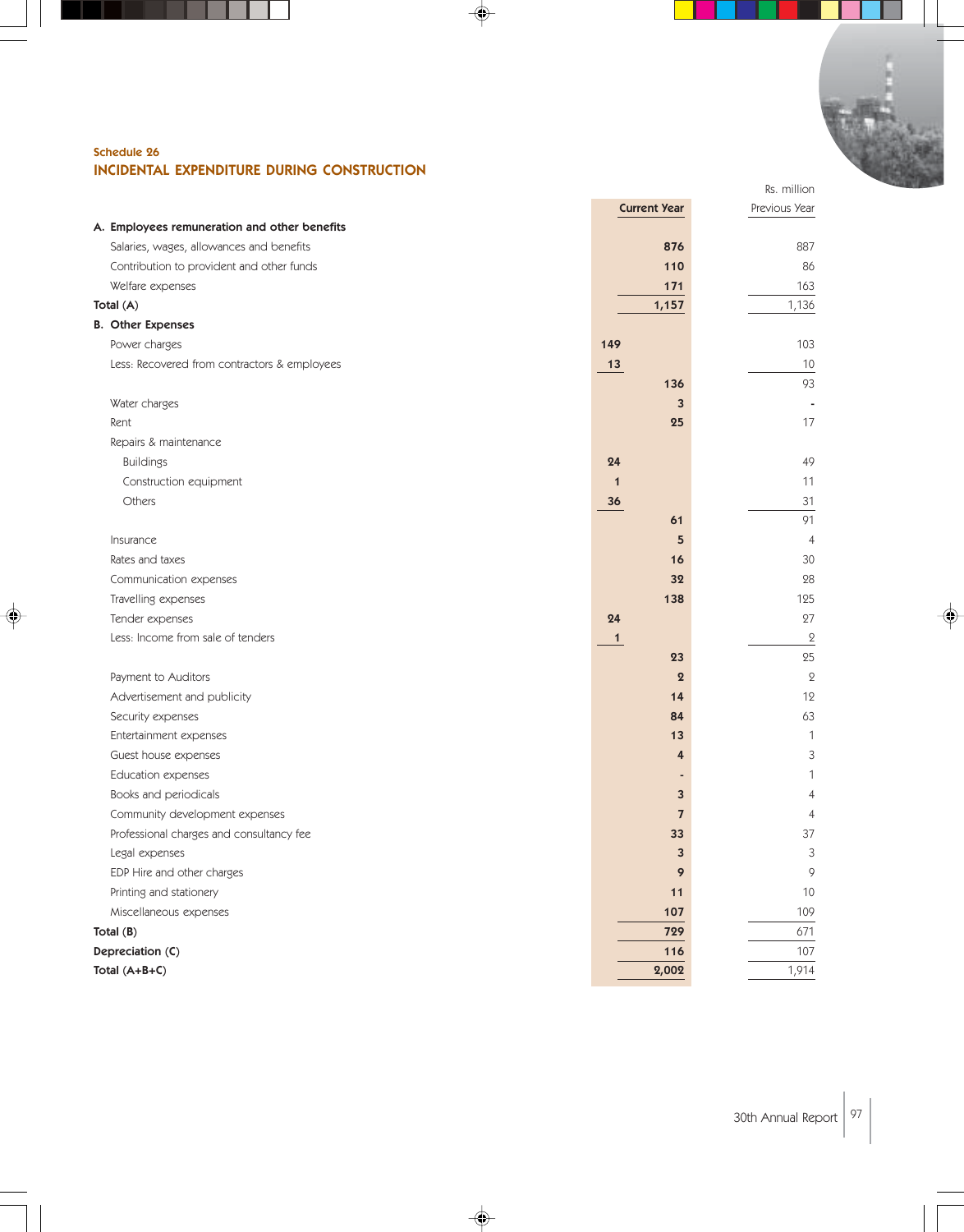एनदीपीती<br>NTPC

H

 $\overline{\phantom{a}}$ 

♦

|                                                  |                     | Rs. million   |
|--------------------------------------------------|---------------------|---------------|
| D. Interest and Finance Charges                  | <b>Current Year</b> | Previous Year |
| Interest on                                      |                     |               |
| <b>Bonds</b>                                     | 865                 | 650           |
| Foreign Currency Term Loans                      | 67                  | $\mathbf{Q}$  |
| Rupee Term Ioans                                 | 3,210               | 2,738         |
| Foreign currency Bonds/Notes                     | 396                 | 520           |
| Finance Charges                                  |                     |               |
| Guarantee Fee                                    |                     | 1,069         |
| Commitment charges                               | 11                  |               |
| Management fee / arrangers fees                  | 88                  | 85            |
| Exchange differences                             | 118                 |               |
| Foreign currency Bonds/Notes issue expenses      | 98                  |               |
| Others                                           | 57                  | 36            |
| Total (D)                                        | 4,910               | 5,100         |
| E. Less Other Income                             |                     |               |
| Interest from                                    |                     |               |
| Indian Banks                                     | 285                 | 287           |
| Employees                                        | 21                  | 21            |
| Government of India Securities out of unutilised |                     |               |
| monies raised by issue of shares                 | 532                 | 156           |
| Less: Amortisation of premium                    | 368                 |               |
| Others                                           | 164                 | 156<br>330    |
| Hire Charges                                     | 56<br>8             | 6             |
| Sale of scrap                                    | $\mathbf 1$         |               |
| Miscellaneous income                             | 122                 | 259           |
| Total $(E)$                                      | 657                 | 1,059         |
| F. Prior Period Adjustments                      | 34                  | 3             |
| G. Income / Fringe Benefit Tax                   | 285                 |               |
| GRAND TOTAL (A+B+C+D-E+F+G)                      | 6,574               | 5,958         |
|                                                  |                     |               |

 $\Rightarrow$ 

♦

J

 $\color{red}\blacklozenge$ 

I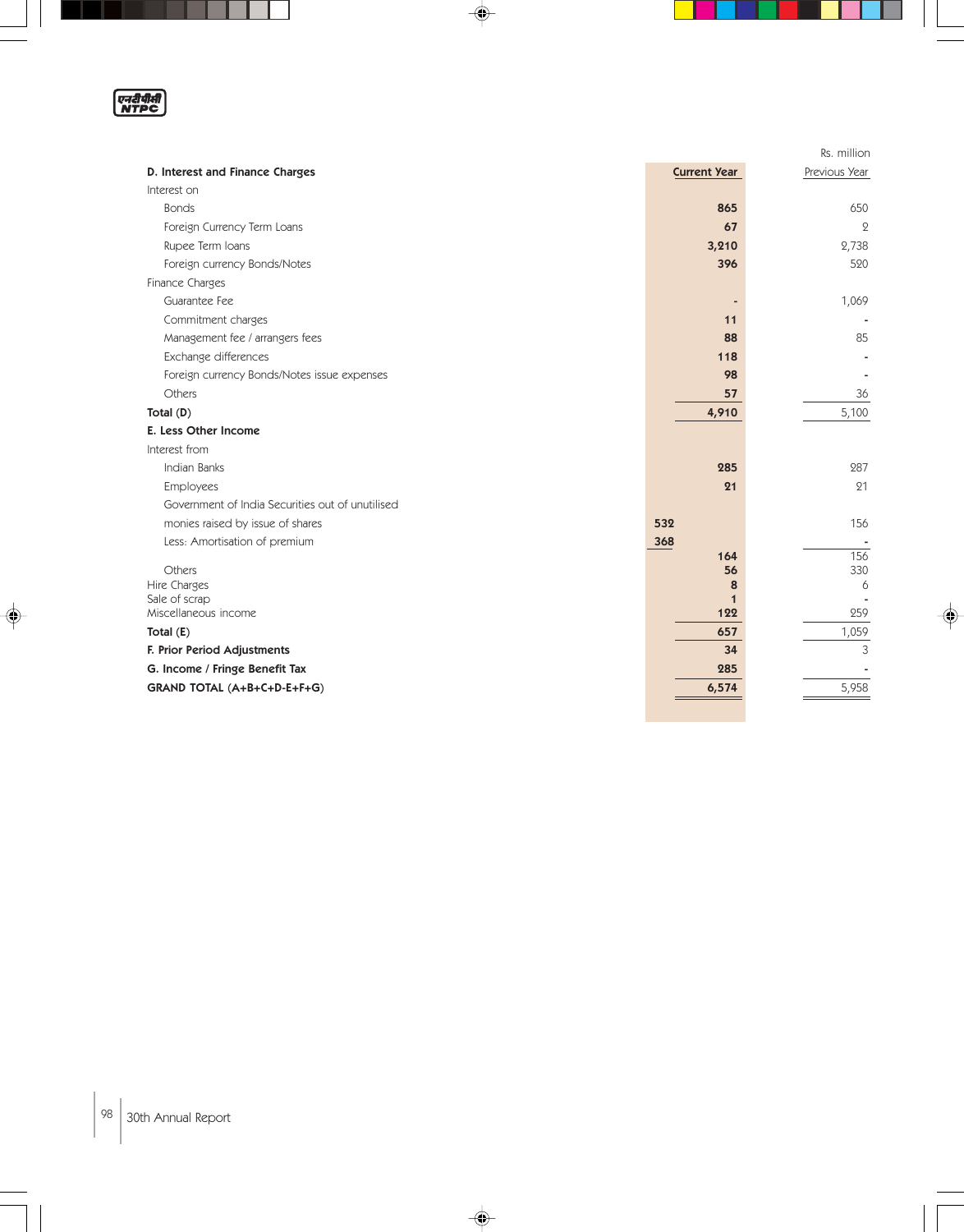

#### Schedule 27

#### NOTES ON ACCOUNTS

- 1. The name of the Company has changed from "National Thermal Power Corporation Limited" to "NTPC Limited" with effect from 28<sup>th</sup> October, 2005.
- 2. a) The conveyancing of the title to 5,665 acres of freehold land of value Rs. 2,571 million (previous year 7,157 acres, value Rs. 3,126 million) and execution of lease agreements for 6,873 acres of value Rs. 849 million (previous year 6,940 acres, value Rs.733 million) in favour of the Company are awaiting completion of legal formalities.
	- b) Land shown in the books does not include cost of 1,148 acres (previous year 1,148 acres) of land in possession of the Company. This will be accounted for on settlement of the price thereof by the State Government Authorities. Land includes 345 acres of value Rs.28 million (previous year 345 acres value Rs.28 million) not in possession of the Company.
	- c) Land includes amount of Rs. 1,206 million (previous year Rs.1,128 million) deposited with various authorities in respect of land in possession which is subject to adjustment on final determination of price.
	- d) The cost of Right of Use of land for laying pipelines amounting to Rs.13 million (previous year Rs.7 million) is included under intangible assets.
- 3. a) The Central Electricity Regulatory Commission (CERC) has notified by regulations in March 2004, the terms and conditions for determination of tariff applicable with effect from 1<sup>st</sup> April 2004 for a period of five years. Pending final determination of tariff for the period 1<sup>st</sup> April 2004 onwards, CERC has directed by notification that on provisional basis, the annual fixed charges as applicable on 31st March 2004 shall be billed at target availability and variable charges based on norms of operation notified in Regulations, 2004. The amount billed for the year on this basis is Rs. 268,301 million (previous year Rs.230,663 million). Since the amount billed is subject to adjustment with effect from 1<sup>st</sup>April 2004, pending final determination of the tariff by CERC, sales amounting to Rs. 257,179 million (previous year Rs.221,380 million) for the year have been provisionally recognised on the basis of principles enunciated by the CERC in Regulations, 2004.

Further, Rs. 603 million pertaining to previous year has been recognised in sales due to revision in the amounts provisionally billed based on orders of the CERC/Appellate Tribunal for Electricity.

b) CERC has issued orders in December 2000 with respect to the tariff norms, principles and Availability Based Tariff (ABT). The company filed an appeal against the orders of CERC before the Delhi High Court which has since been transferred to the Appellate Tribunal for Electricity. Pending disposal of the appeal, CERC has notified by regulations, the terms and conditions for determination of tariff, effective from 1st April 2001 to 31<sup>st</sup> March 2004. CERC issued final tariff orders based on above regulations in respect of all the stations up to 31<sup>st</sup> March, 2004 except for Rihand STPS Stage-I. During the year in respect of Rihand STPS Stage-I, an amount of Rs. 101 million has been accounted for in sales (reduction of Rs.39 million in the previous year) in line with above regulations and principles followed in the final tariff orders issued for other stations of the company.

In case of stations for which final tariff orders have been issued by the CERC for the period up to 31<sup>st</sup> March, 2004, sales for the said period amounting to Rs. 2,282 million (previous year Rs.2,768 million) has been accounted for during the year. Based on the orders of CERC admitting the additional capital expenditure for some of the stations for the period 2001-04 and the principles enunciated therein, Rs. 536 million (previous year Rs.474 million) has been provisionally accounted as sales during the year which is to be billed on issuance of station specific tariff orders by CERC.

- 4. Depreciation has been charged at the rates specified in Schedule XIV of the Companies Act,1956 except as stated in accounting policy No.10.2.1. The Government of India in January 2006 notified the Tariff Policy under the provisions of the Electricity Act, 2003 which provides that the rates of depreciation notified by the CERC would be applicable for the purpose of tariffs as well as accounting. Subsequent to the notification of the Tariff Policy, CERC has not notified the rates of depreciation. The Company has been advised that the Tariff Policy cannot override the provisions of the Companies Act,1956 and it is required to follow Schedule XIV of the Companies Act,1956 in the absence of any specific deviation contained in the Electricity Act, 2003 which could be said to have been saved by Sec.616 of the Companies Act,1956. The Company has also been advised that there is no such provision in the Electricity Act,2003 either prescribing the rates of depreciation for the generating company or otherwise empowering any authority for providing depreciation rates for accounting purposes in supercession of the provisions of the Companies Act, 1956.
- 5. Due to uncertainty of realisation in the absence of sanction by the Government of India (GOI), the company's share of net annual profits of Badarpur Thermal Power Station for the years 1986-87 to 2004-05 amounting to Rs. 1,155 million (previous year Rs. 1,174 million) being balance receivable in terms of the management contract with the GOI has not been recognised.
- 6. CERC notification dated 26<sup>th</sup> March,2001 in respect of tariff norms for the period 2001-04 directed to collect Development Surcharge from beneficiaries. Subsequently, CERC vide its order dated 9<sup>th</sup> November 2004 directed that the amount collected and invested in instruments corresponding to the amount contributed by each of the state utilities with interest shall be transferred in the name of concerned utility at the latter's expense. The company paid/adjusted the same as per CERC directions and the outstanding balance yet to be transferred as on 31<sup>st</sup> March, 2006 is as under:

|         |                                        |              |            | (Rs. Million) |
|---------|----------------------------------------|--------------|------------|---------------|
| SI. No. | Description of the Account             | Schedule No. | 31.03.2006 | 31.03.2005    |
|         | Investment in different tax-free bonds |              | 193        | 2367          |
|         | Bank balance in Current Account        | 19           |            | **            |
|         | Interest accrued on SI, No. 1          |              |            | 59            |
|         | Total                                  |              | 199        | 2426          |

\*Rs.1,00,007/- \*\*Rs.4,32,570/-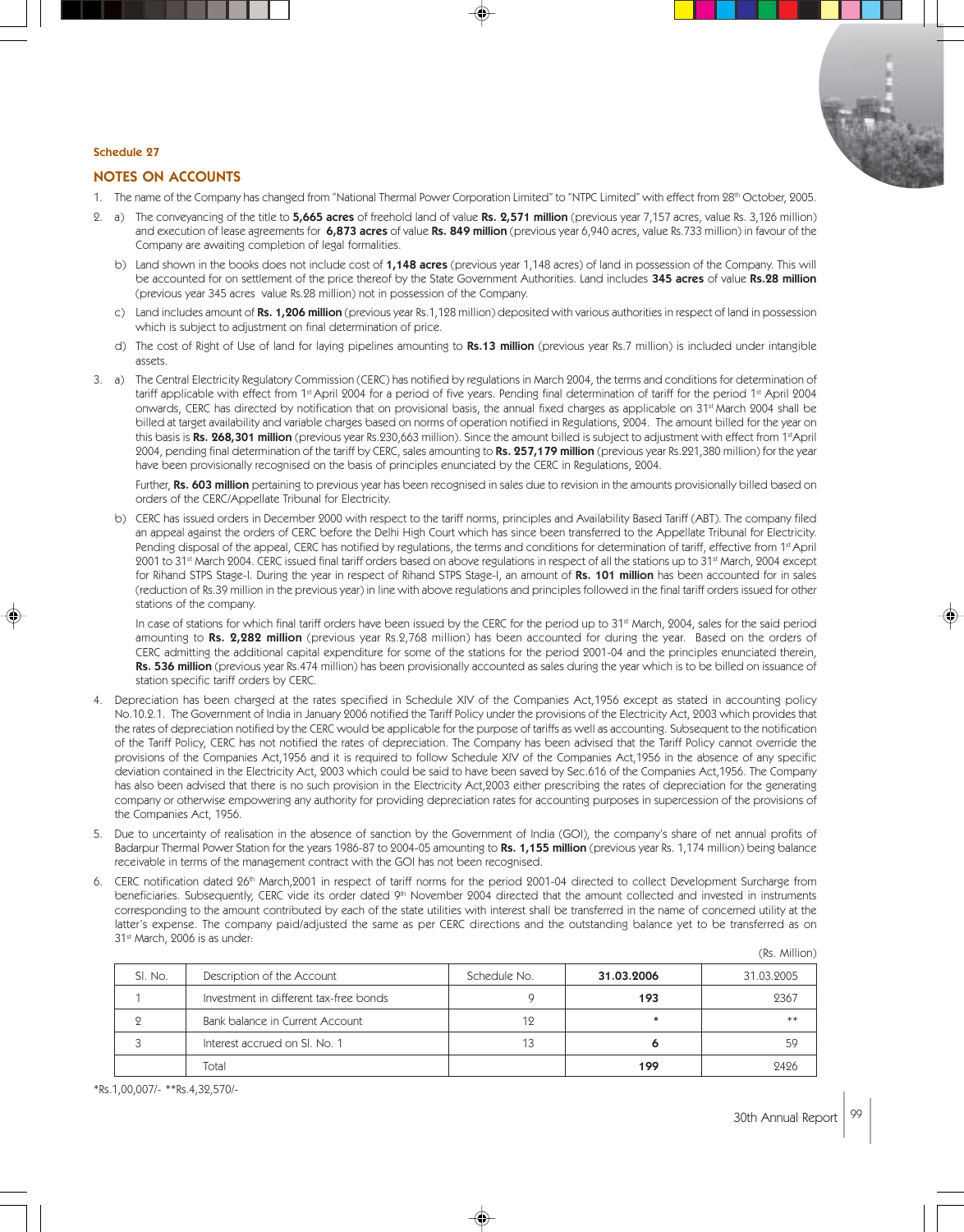

- 7. Pursuant to the Government of India Scheme for Settlement of Dues of State Electricity Boards (Scheme), Governments of Jharkhand and Bihar issued notifications during December 2005 for issue of 8.5% Tax-Free special bonds with effect from 1<sup>st</sup> October 2001 for Rs.3,378 million and Rs. 4,277 million respectively towards outstanding dues. Accordingly, Investment of Rs. 7,655 million, interest income on the bonds amounting to Rs.2,928 million, rebate of Rs.1,198 million payable to State Electricity Boards/Successor Entities under the Scheme have been recognised, including Rs.2,278 million towards interest and Rs.892 million towards rebate pertaining to the period upto 31st March, 2005.
- 8. In accordance with the Uttar Pradesh Electricity Reforms (Transfer of Tanda Generation Undertaking) Scheme 2000, the assets for Rs.6,070 million (previous Year Rs.6,070 million) of Tanda Power Station of UP State Electricity Board (UPSEB) were handed over to the Company free from all encumbrances. However, the charge created by UPSEB in favour of Life Insurance Corporation of India (LIC) before the assets were taken over is still to be vacated by LIC.
- 9. The company has provided Rs.3,401 million in previous years in respect of amounts reimbursable to Government of India (GOI) in terms of Public Notice No.38 dated 5<sup>th</sup> November, 1999 and Public Notice No.42 dated 10<sup>th</sup> October, 2002 towards cash equivalent of the relevant deemed export benefits paid by GOI to the contractors for Talcher Super Thermal Power Project Stage-II based upon the details provided by the contractors. During the year, Rs.2678 million was paid on receipt of procedural details from the GOI for depositing the amount. The balance provision has been revised to Rs.91 million on the basis of additional information received from the contractors, and the difference of Rs.632 million was adjusted against the related assets. No interest has been provided on the reimbursable amounts as there is no stipulation for payment of interest in the public notices cited above.
- 10. The Company has raised Rs.26,840 million through public issue of shares in 2004-05. The entire proceeds of the issue, net of issue expenses, were utilised for part financing the capital expenditure on the specified projects.
- 11. Out of Rs.109 million accounted as recoverable from the Government of India (GOI) towards its share of expenses for the initial public issue of shares made in the previous year, the GOI has approved payment of Rs.56 million. Consequently, an amount of Rs.53 million has been adjusted against the Share Premium Account.
- 12. a) Balances shown under advances, creditors and material lying with contractors/ fabricators and material issued on loan in so far as these have since not been realised/ discharged or adjusted are subject to confirmation/reconciliation and consequential adjustment, if any.
	- b) In the opinion of the management, the value of current assets, loans and advances on realisation in the ordinary course of business, will not be less than the value at which these are stated in the Balance Sheet.
- 13. Effects of change in Accounting Policies
	- a) Exchange differences on foreign currency loans contracted before 1<sup>st</sup> April, 2000 for acquisition of fixed assets within India were hitherto adjusted in the carrying cost of related fixed assets. In line with the opinion received from the Institute of Chartered Accountants of India during the year, the Company has treated such exchange differences to the extent regarded as adjustment to interest cost as 'borrowing costs' w.e.f. 1<sup>st</sup>April 2000. Consequently, during the current year there has been decrease in Interest and Finance charges by Rs.1,364 million, increase in Depreciation by Rs.166 million, Prior period adjustment of Rs.1,986 million and decrease in the Profit by Rs.788 million.
	- b) In pursuance of Accounting Policy No.8.3, Rs.413 million has been amortised during the year out of the premium paid on long term investments which was hitherto not being done. As a result profit for the year is lower by Rs.45 million and Capital Work-In-Progress is higher by Rs.368 million.
	- c) Expenses by way of repairs and maintenance, depreciation, employee cost and insurance charges relating to the coal handling system used for bringing coal to its present location and condition at the power stations have been considered for valuation of the coal during the year which was hitherto not being done. The total expenses incurred under these items during the year are Rs.1,090 million. Due to inclusion of the above expenses, the closing stock of coal and profit for the year is more by Rs.82 million.
- 14. The effect of foreign exchange fluctuation during the year is as under :
	- i) The amount of exchange differences (net) credited to the Profit & Loss Account is Rs. 2 million (previous year credit, Rs.9 million).
	- ii) The amount of exchange differences debited to the carrying amount of fixed assets and Capital Work-in-Progress is Rs.317 million (previous year credit, Rs.145 million).
- 15. Revenue Grants recognised during the year in respect of expenditure incurred in the previous years amount to Rs.1 million (previous year Nil).
- 16. Borrowing costs capitalised during the year are Rs. 4,785 million (previous year Rs.5,100 million).
- 17. Segment information
	- a) Business Segments: The Company's principal business is generation and sale of bulk power to SEBs/State utilities. Other business includes providing consultancy, project management and supervision, oil and gas exploration and coal mining.
	- b) Segment Revenue and Expense: Revenue directly attributable to the segments is considered as Segment Revenue. Expenses directly attributable to the segments and common expenses allocated on a reasonable basis are considered as Segment Expenses.
	- c) Segment Assets and Liabilities: Segment assets include all operating assets in respective segments comprising of net fixed assets and current assets, loans and advances. Construction work-in-progress, construction stores and advances are included in unallocated corporate and other assets. Segment liabilities include operating liabilities and provisions.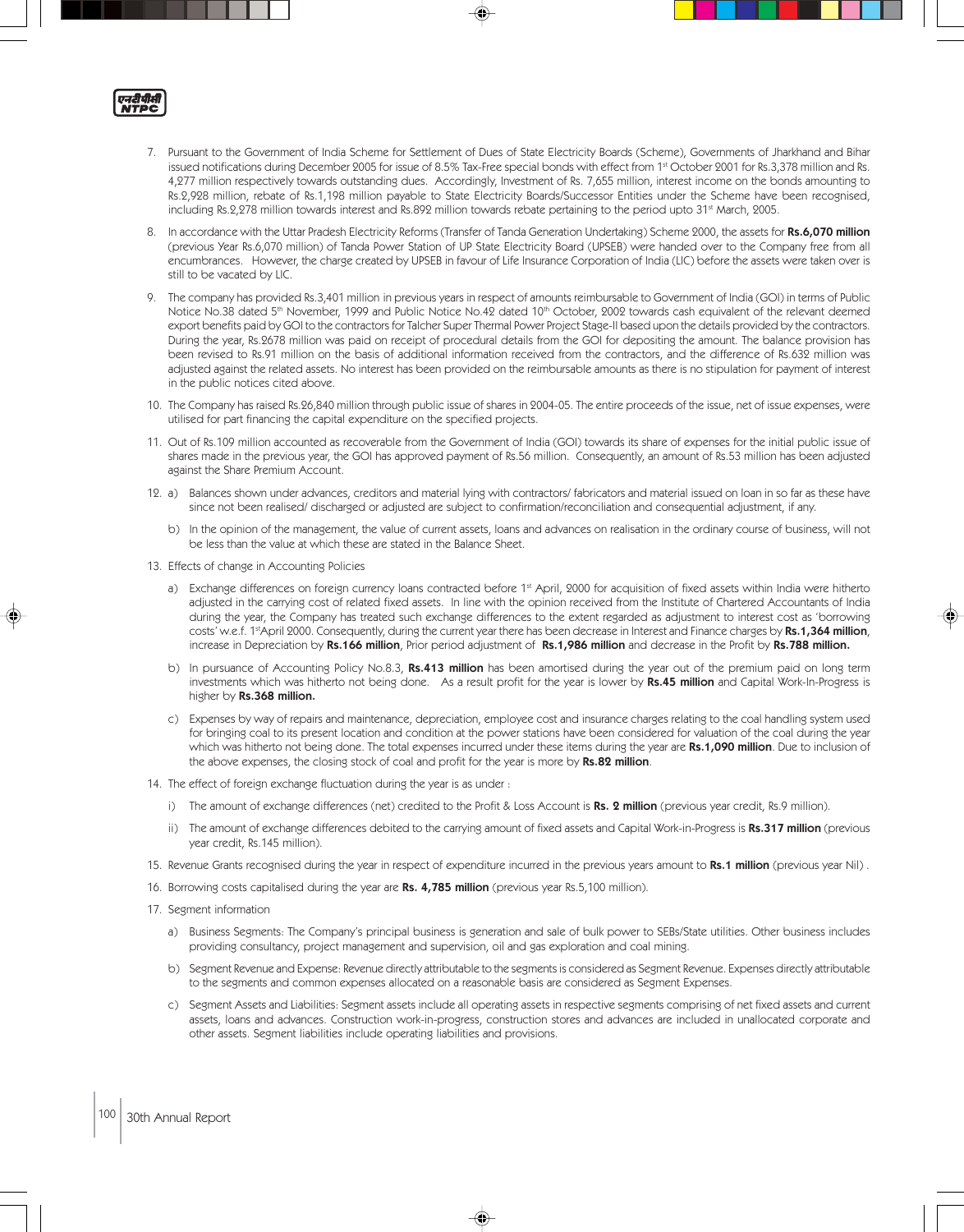|                                                                        | <b>Business Segments</b> |                               |                     |               |                     |               |
|------------------------------------------------------------------------|--------------------------|-------------------------------|---------------------|---------------|---------------------|---------------|
|                                                                        |                          | Generation<br>Others<br>Total |                     |               |                     |               |
|                                                                        | <b>Current Year</b>      | Previous Year                 | <b>Current Year</b> | Previous Year | <b>Current Year</b> | Previous Year |
| Revenue:                                                               |                          |                               |                     |               |                     |               |
| Sale of Energy/Consultancy,<br>Project Management and Supervision fees | 260,701*                 | 225,069*                      | 452                 | 333           | 261,153             | 225,402       |
| Internal Consumption of Electricity                                    | 276                      | 248                           |                     |               | 276                 | 248           |
| Total                                                                  | 260,977                  | 225,317                       | 452                 | 333           | 261,429             | 225,650       |
| Segment Result                                                         | 45,837#                  | 49,467#                       | 224                 | 188           | 46,061              | 49,655        |
| Unallocated Corporate Interest<br>and Other Income                     |                          |                               |                     |               | 24,659              | 19,843        |
| Unallocated Corporate Expenses,<br>Interest and Finance Charges        |                          |                               |                     |               | 10,496              | 8,716         |
| Income Taxes (Net)                                                     |                          |                               |                     |               | 2,022               | 2,712         |
| Profit after Tax                                                       |                          |                               |                     |               | 58,202              | 58,070        |
| Other information                                                      |                          |                               |                     |               |                     |               |
| Segment Assets                                                         | 266,989                  | 259,465                       | 417                 | 402           | 267,406             | 259,867       |
| Unallocated Corporate and Other Assets                                 |                          |                               |                     |               | 449,965             | 399,616       |
| <b>Total Assets</b>                                                    | 266,989                  | 259,465                       | 417                 | 402           | 717,371             | 659,483       |
| Segment liabilities                                                    | 37,620                   | 38,074                        | 214                 | 176           | 37,834              | 38,250        |
| Unallocated Corporate and other liabilities                            |                          |                               |                     |               | 225,541             | 200,095       |
| <b>Total liabilities</b>                                               | 37,620                   | 38,074                        | 214                 | 176           | 263,375             | 238,345       |
| Depreciation                                                           | 20,320                   | 19,438                        | 1                   | 1             | 20,321              | 19,439        |
| Non-cash expenses other than Depreciation                              | 355                      | 67                            | ۰                   |               | 355                 | 67            |

Rs. Million

\* Includes Rs.3,522 million ( previous year Rs.3,689 million) for sales related to earlier years.

# Segment result would have been Rs. 42,315 million (previous year Rs.45,778 million) without including the sales related to earlier years.

Capital Expenditure 65,854 54,702 32 2 65,886 54,704

d) The operations of the Company are mainly carried out within the country and therefore, geographical segments are inapplicable.

#### 18. Related party disclosures

- a) Related parties:
	- i) List of joint ventures:

Utility Powertech Limited, NTPC-Alstom Power Services Private Ltd., PTC India Ltd.

- ii) Key Management Personnel:
	- Shri C.P. Jain Chairman and Managing Director<sup>1</sup> Shri T. Sankaralingam Director (Projects) Shri K.K.Sinha Director (Human Resources)<sup>2</sup> Shri P. Narasimharamulu Director (Finance)<sup>3</sup> Shri Chandan Roy Director (Operations) Shri R.S.Sharma Director (Commercial) Shri R.K. Jain Director (Technical)<sup>4</sup> Shri A.K.Singhal Director (Finance)<sup>5</sup>

1. Superannuated on 31st March 2006 2. Resigned w.e.f 27<sup>th</sup> June 2005 3. Superannuated on 31st July 2005 4. W.e.f. 5th May 2005

◈

5. W.e.f. 1st August 2005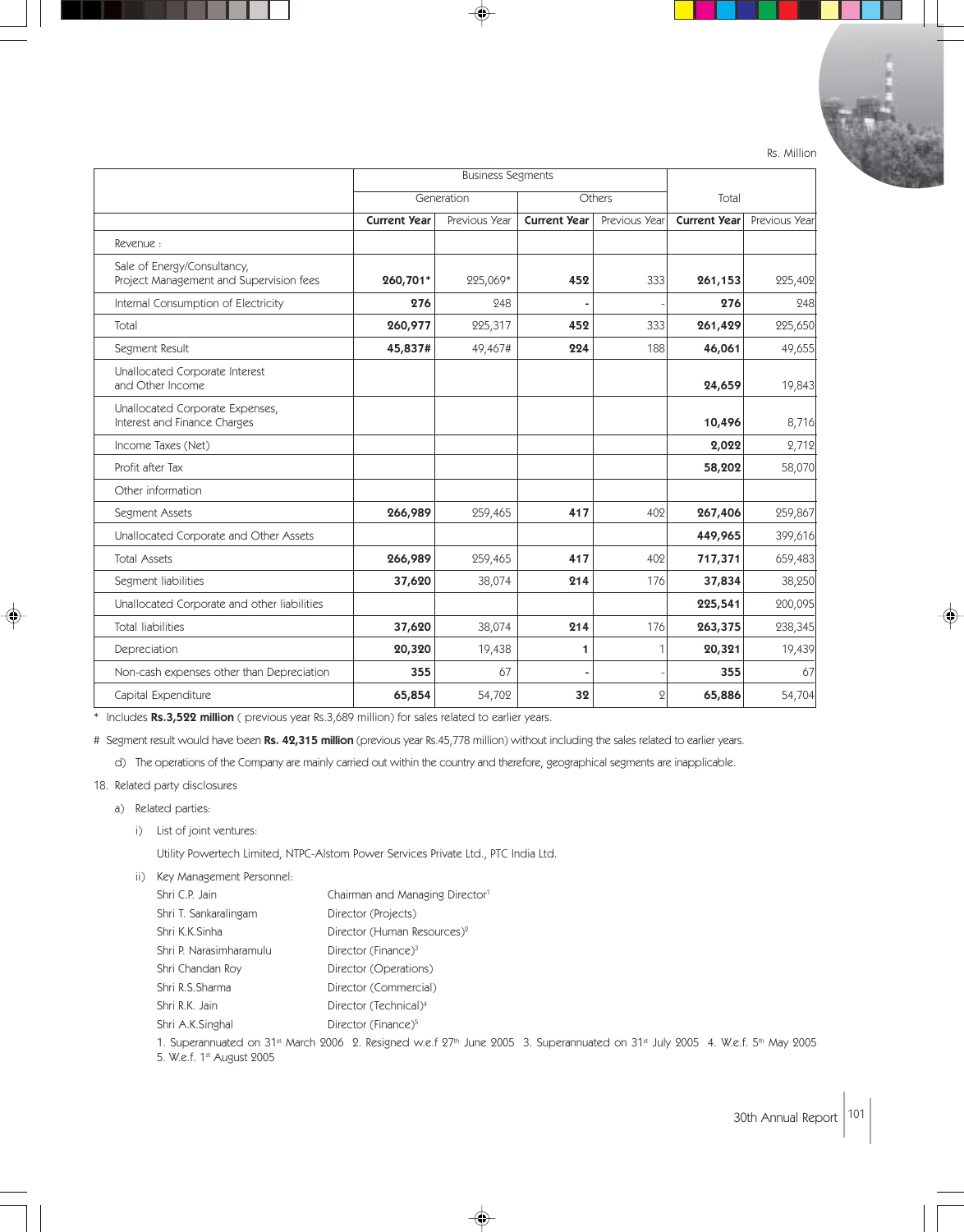एनरीपीसी<br>NTPC

b) Transactions with the related parties at a (i) above are as follows :

|                                                                    |                       | (Rs. Million) |
|--------------------------------------------------------------------|-----------------------|---------------|
| <b>Particulars</b>                                                 | <b>Current Year</b>   | Previous Year |
| Contracts for Works/ Services for services received by the company |                       |               |
| •Transactions during the year                                      | 945                   | 854           |
| • Amount recoverable from related parties                          | 42                    | 6             |
| • Amount payable to related parties                                | 185                   | 142           |
| Contracts for Works/ Services for services provided by the company |                       |               |
| • Transactions during the year                                     | 15                    | 10            |
| • Amount recoverable from related parties                          | 3                     | $\mathcal{Q}$ |
| <b>Dividend Received</b>                                           | 28                    | 21            |
| <b>Deputation of Employees</b>                                     |                       |               |
| • Transactions during the year                                     | 11                    |               |
| • Amount recoverable from the related parties                      | $\boldsymbol{\Omega}$ |               |

c) Remuneration to key management personnel is Rs. 10 million (previous year Rs. 8 million) and amount of dues outstanding to the company as on 31<sup>st</sup> March 2006 are Rs.1 million (previous year Rs.1 million).

#### 19. Disclosure regarding leases

a) Finance leases

 The Company has taken on lease certain vehicles and has the option to purchase the vehicles as per terms of the lease agreements, details of which are as under:

|    |                                                     |            | Rs. million    |
|----|-----------------------------------------------------|------------|----------------|
|    |                                                     | 31.03.2006 | 31.03.2005     |
| a) | Outstanding balance of minimum lease payments       |            |                |
|    | • Not later than one year                           | 4          | 4              |
|    | • Later than one year and not later than five years | 6          | 9              |
|    | Total                                               | 10         | 13             |
| b) | Present value of (a) above                          |            |                |
|    | • Not later than one year                           | 4          | 3              |
|    | • Later than one year and not later than five years | 5          | 8              |
|    | Total                                               | 9          | 11             |
| C) | Finance Charges                                     |            | $\overline{Q}$ |

b) Operating leases:

The company's significant leasing arrangements are in respect of operating leases of premises for residential use of employees, offices and guest houses/transit camps. These leasing arrangements are usually renewable on mutually agreed terms but are not non-cancellable. Employees' remuneration and benefits include Rs. 184 million (previous year Rs. 163 million) towards lease payments, net of recoveries, in respect of premises for residential use of employees. Lease payments in respect of premises for offices and guest house/transit camps are shown as Rent in Schedule 22 – Generation, Administration and other expenses. Miscellaneous income in Schedule 20 – Other Income, includes Rs.1 million (previous year Rs.1 million) towards sub-lease payments received/recoverable.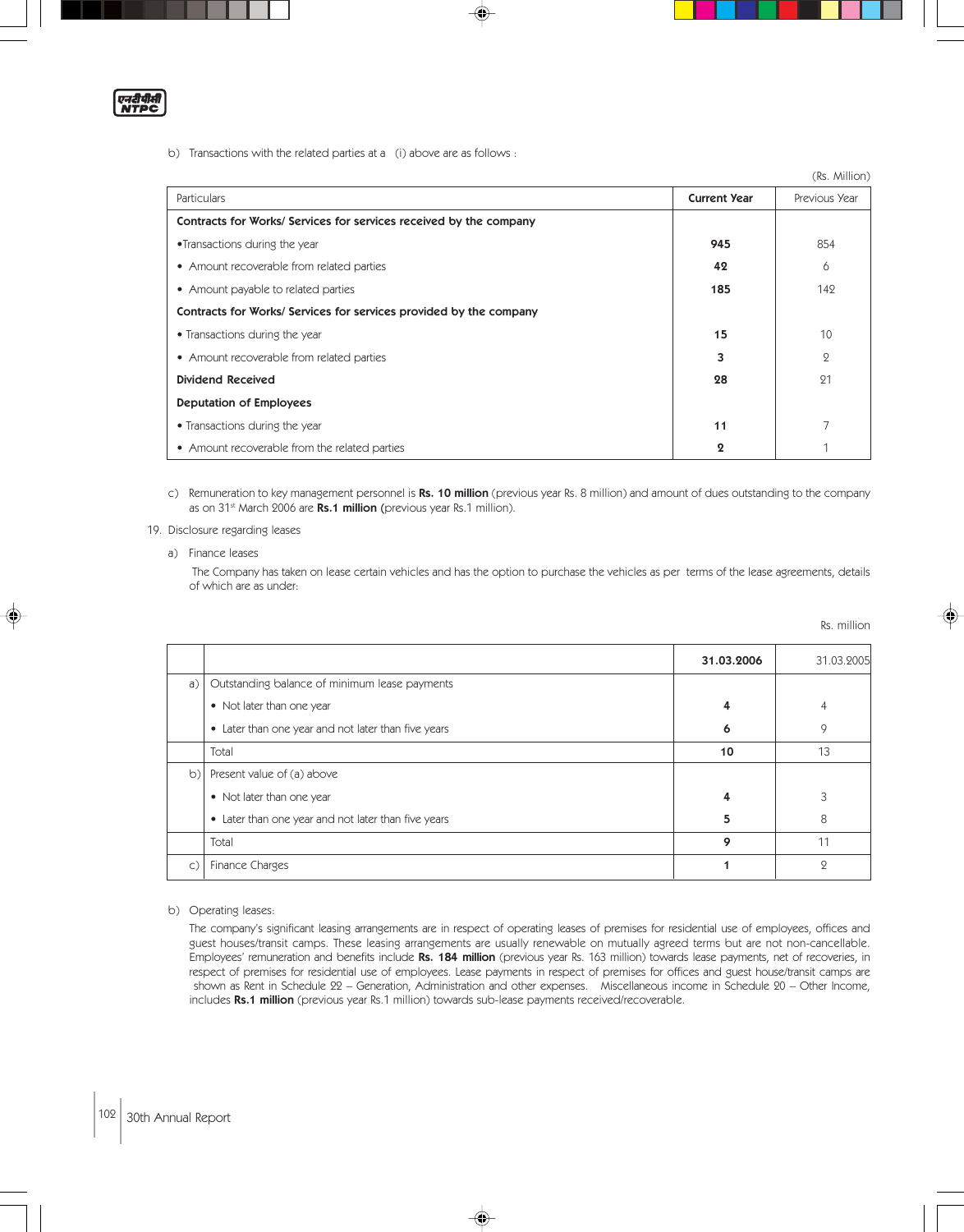#### 20. Earnings per share

The elements considered for calculation of Earning Per Share (Basic and Diluted) are as under:

|                                                              | <b>Current Year</b> | Previous year |
|--------------------------------------------------------------|---------------------|---------------|
| Net Profit after Tax used as numerator (Rs. Million)         | 58,202              | 58,070        |
| Weighted average number of equity shares used as denominator | 8,245,464,400       | 7,997,576,085 |
| Earning Per Share Basic and Diluted (Rupees)                 | 7.06                | 7.26          |
| Face value per share (Rupees)                                | $10/-$              | $10/-$        |

21. Advances- due from subsidiaries (Rs. Million)

| Name of Subsidiary                    | <b>Outstanding balance</b> |            | Maximum amount |            |  |
|---------------------------------------|----------------------------|------------|----------------|------------|--|
|                                       | 31.03.2006                 | 31.03.2005 | 31.03.2006     | 31.03.2005 |  |
| NTPC Electric Supply Company Ltd      | 148                        | 78         | 148            | 78         |  |
| NTPC Vidyut Vyapar Nigam Ltd          | 10                         |            | 16             | 24         |  |
| Pipavav Power Development Company Ltd | 61                         | 61         | 61             | 61         |  |
| NTPC Hydro Ltd                        | 19                         | $\circ$    | 21             | 12         |  |
| Total                                 | 238                        | 146        | 246            | 175        |  |

22. The item-wise details of deferred tax liability (net) are as under: (Rs. Million)

|                                                         | 31.03.2006 | 31.03.2005 |
|---------------------------------------------------------|------------|------------|
| Deferred tax liability                                  |            |            |
| i) Difference of Book depreciation and tax depreciation | 62,656     | 57,109     |
| Less: Deferred tax assets                               |            |            |
| i) Provisions disallowed for tax purposes               | 9,336      | 5,199      |
| ii) Disallowed u/s 43B of the Income Tax Act, 1961      | 96         | 1,340      |
|                                                         | 9,432      | 6,539      |
| Deferred Tax Liability (Net)                            | 53,224     | 50,570     |
|                                                         |            |            |

The net increase in the deferred tax liability of Rs.2,654 million (previous year decrease Rs.1,710 million) has been debited to Profit and Loss Account. However, the same is recoverable from customers.

23. Provision for current tax is after adjustment of refund amounting to Rs.5,536 million (previous year Rs.332 million) pertaining to previous years and consequent adjustment made in Income Tax recoverable is Rs.5,090 million (previous year Nil).

24. Research and Development expenditure charged to revenue during the year is Rs. 58 million (previous year Rs. 42 million).

- 25. Interest in joint ventures:
	- a) Joint venture entities:

| Company                                        | Proportion of ownership interest<br>as on |            |
|------------------------------------------------|-------------------------------------------|------------|
|                                                | 31.03.2006                                | 31.03.2005 |
| Utility Powertech Limited                      | 50%                                       | 50%        |
| NTPC-Alstom Power Services Private Limited     | 50%                                       | 50%        |
| PTC India Limited                              | 8%                                        | 8%         |
| NTPC-SAIL Power Company Private Limited        | 50%                                       | 50%        |
| Bhilai Electric Supply Company Private Limited | 50%                                       | 50%        |
| NTPC-Tamilnadu Energy Company Limited          | 50%                                       | 50%        |
| Ratnagiri Gas and Power Private Ltd.*          | 28.33%                                    | <b>NIL</b> |

♠

\*Shareholders' agreement is under execution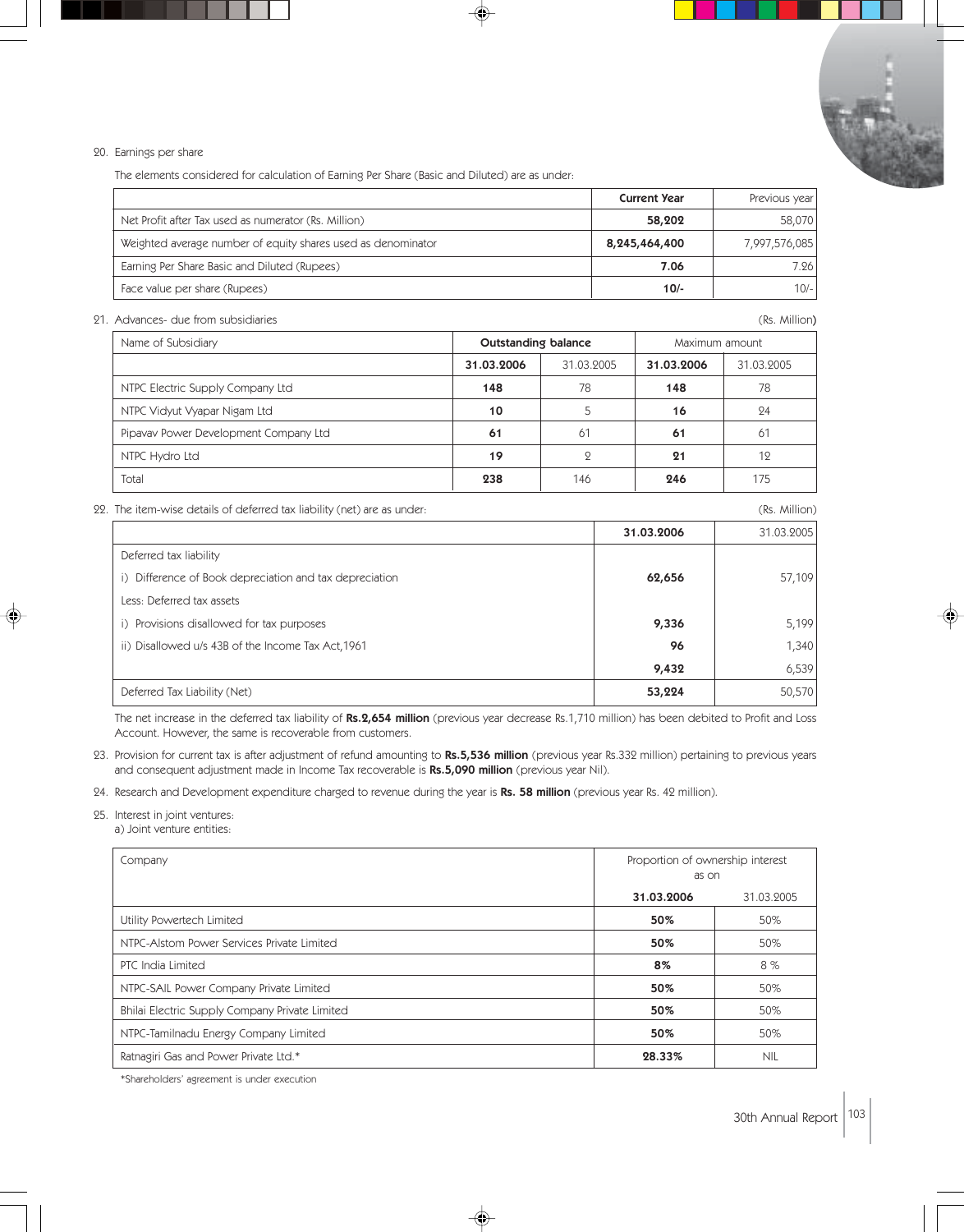

The above joint venture entities are incorporated in India. The Company's share of the assets and liabilities as on 31<sup>st</sup> March, 2006 and income and expenses for the year in respect of joint venture entities based on audited accounts are given below:

(Rs. Million)

|   |                                      |                     | $\sum$        |
|---|--------------------------------------|---------------------|---------------|
|   |                                      | 31.03.2006          | 31.03.2005    |
|   | A Assets                             |                     |               |
|   | • Long Term Assets                   | 28,562              | 2,665         |
|   | • Current Assets                     | 2,376               | 1,846         |
|   | Total                                | 30,938              | 4,511         |
| B | Liabilities                          |                     |               |
|   | • Long Term Liabilities              | 22,824              | 2,148         |
|   | • Current Liabilities and Provisions | 1,725               | 881           |
|   | Total                                | 24,549              | 3,029         |
| C | Contingent Liabilities               | 6                   | 1             |
| D | Capital Commitments                  | 7,762               | 6,708         |
|   |                                      | <b>Current Year</b> | Previous Year |
| Ε | Income                               | 4,547               | 3,667         |
| F | Expenses                             | 4,259               | 3,423         |
|   |                                      |                     |               |

b) Joint venture operations: During the year the Company alongwith M/s Geopetrol International Inc. and M/s Canoro Resources Ltd., has participated in bidding under the Government of India New Exploration Licensing Policy-V for exploration and production of oil and gas and has been allotted Block AA-ONN-2003/2 in the State of Arunachal Pradesh. The Company together with other consortium members entered into a Production Sharing Contract with the Government of India. The Company is a non-operator and has 40% share in expenses, income, assets and liabilities with a minimum work programme commitment of Rs.621 million (previous year Nil) as per the Production Sharing Contract.

The Company's share of assets and liabilities as at 31<sup>st</sup> March,2006 and expenditure for the period ended on that day in respect of the above joint venture operations has been accounted for based on unaudited statement of accounts submitted by the operator.

Rs.Million

|                              | KS. <i>IVIIII</i> IOH |
|------------------------------|-----------------------|
| Expenses                     |                       |
| Fixed Assets (# Rs.32,117/-) |                       |
| Other Assets (* Rs.61,180/-) | $\ast$                |
| Current Liabilities          |                       |

26. As required by Accounting Standard (AS-28) " Impairment of Assets" issued by the Institute of Chartered Accountants of India, the company has carried out the assessment of impairment of assets. There has been no impairment loss during the year.

- 27. i) During the year the Company reviewed the disclosure of contingent liabilities keeping in view the provisions of AS-29 'Provisions, Contingent Liabilities and Contingent Assets' issued by the Institute of Chartered Accountants of India as under:
	- a) As on 31<sup>st</sup> March, 2006 the estimated financial effect of claims for enhanced compensation for land pending before courts disclosed as contingent liability is based on judgment of the management, opinion of independent experts or experience of similar transactions. Such claims hitherto were disclosed based on the amounts claimed by the land losers, except to the extent the possibility of a liability was considered remote.
	- b) As on 31<sup>st</sup> March 2006 the estimated financial effect of claims for interest on amounts disputed, delayed payments etc. is based on the rate of interest claimed or 18%, whichever is lower, unless otherwise provided in any statute, agreement, order etc. Such claims were hitherto disclosed based on the rates demanded by the claimants.

Consequently, contingent liabilities as at 31<sup>st</sup> March, 2006 are lower by Rs.3,595 million.

ii) The outflow on account of the claims against the company not acknowledged as debts, and tax disputes is contingent upon the decision of the courts/other authorities and may differ from the amounts disclosed as contingent liability on the basis of estimates.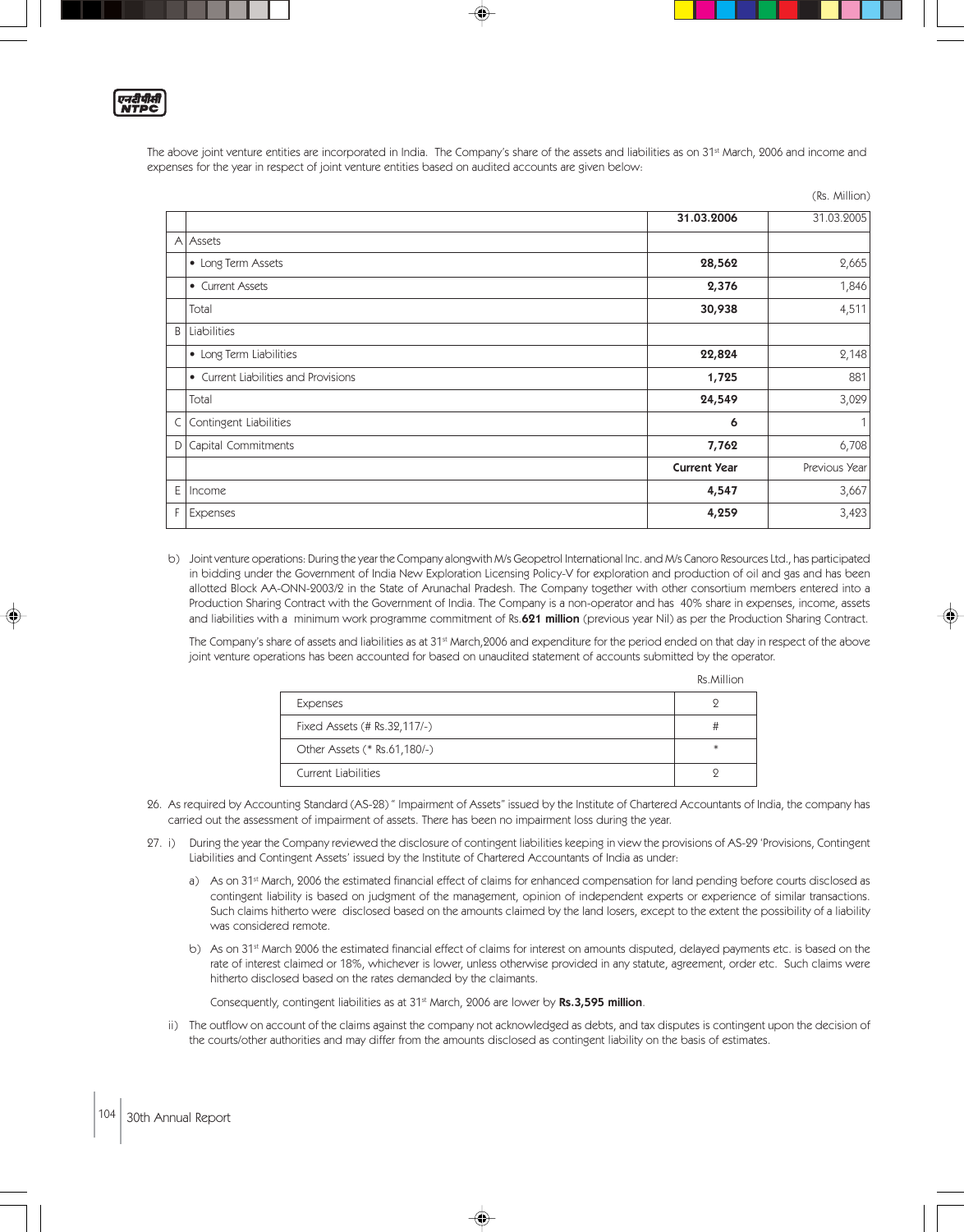

28. Foreign currency exposure not hedged by a derivative instrument or otherwise:

| SI.No         | Particulars                                                 | Currencies                          | Amount Rs. Million       |                           |
|---------------|-------------------------------------------------------------|-------------------------------------|--------------------------|---------------------------|
|               |                                                             |                                     | 31.03.2006               | 31.03.2005                |
| a.            | Borrowings, including interest accrued but not due thereon. | <b>USD</b><br>JPY<br>Others         | 36,977<br>28,574<br>896  | 20,348<br>32,303<br>1,390 |
| b.            | Sundry creditors/deposits and retention monies              | <b>USD</b><br><b>EURO</b><br>Others | 4,729<br>787<br>536      | 3,450<br>131<br>597       |
| $\mathsf{C}.$ | Sundry debtor and Bank balances                             | GBP<br><b>USD</b>                   | 59<br>6                  | 60                        |
| d.            | Unexecuted amount of contracts remaining to be executed     | <b>USD</b><br><b>EURO</b><br>Others | 44,044<br>5,531<br>1,187 | 51,185<br>5,477<br>1,175  |

29. The pre-commissioning expenses during the year amounting to Rs 1,312 million (previous year Rs 1,191 million) have been included in Fixed Assets/Capital work-in-progress after adjustment of pre-commissioning sales of Rs. 727 million (previous year Rs. 583 million) resulting in a net pre-commissioning expenditure of Rs. 585 million (previous year Rs.608 million).

30. Payment to the Statutory Auditors (Schedule 22)

|                                                            |                       | Rs. Million   |
|------------------------------------------------------------|-----------------------|---------------|
|                                                            | <b>Current Year</b>   | Previous Year |
| Audit Fees                                                 | 4                     |               |
| Tax audit Fees                                             | $\boldsymbol{\Omega}$ |               |
| Certification Fees                                         | 8                     | <sup>6</sup>  |
| Reimbursements                                             |                       |               |
| - Travelling Expenses                                      | 5                     |               |
| - Service Tax                                              |                       |               |
|                                                            | 20                    | 16            |
| Less: Towards IPO certification included in Issue expenses |                       |               |
|                                                            | 20                    | 10            |

31. List of Small Scale Industrial undertaking to whom payment is outstanding for more than 30 days as on 31<sup>st</sup> March, 2006, to the extent available to the Company, is as under:

Adarsh Engineering Works, Atlas Fasteners, Accurate Metal Industries, Aditya Air Products Pvt.Ltd, Avlani Engineering, Balaji Alum Industries, Bajrang Pharmaceuticals, Bhavesh Corporation, Balaji Industrial Products, Clean Filter Industries Pvt. Ltd., Central India Engineers, DASS & Sons, EDP Forms Pvt. Ltd., Flexer Rubber Pvt. Ltd., GEECO Enercon Pvt. Ltd., Gopal Steam Printing Works, Hivelm Industries, Insha Plastic Industries, IMECO Limited, Iyappan Engineering Ind. Pvt. Ltd., Jalan Engineering, Khera Instruments Pvt. Ltd., KPC Flexi Tubes, Kwality Tubes, Modi Gas Products, Poweraid (India) Pvt. Ltd., Prabhu Industries, Panja Valves, Precission Transmatic Dev., Rameswar Iron Foundry, Ray Enterprises, Rasvin Rubber Pvt. Ltd., Shree Vishnu Enterprises, Sudeep Industries Pvt. Ltd., SAP Industries, SPA Instruments (I) Pvt. Ltd., S.D. Instruments & Equipments, Steam & Mining Industries, Teletex Industrial Corpn., Technofab (India), Turbo Engineers (CBE), Upadhyay Valves Mfg., Udyogi Industries, Vishal Structure Fabricators.

- 32. Estimated amount of contracts remaining to be executed on capital account and not provided for is Rs. 135,587 million (previous year Rs.148,140 million).
- 33. Managerial remuneration paid/ payable to Directors (Rs. Million) and the state of the state of the state of the state of the state of the state of the state of the state of the state of the state of the state of the st

|                                                                                   | Current year | Previous year |
|-----------------------------------------------------------------------------------|--------------|---------------|
| Salaries & Allowances                                                             |              |               |
| Contribution to provident fund & other funds including gratuity & group insurance |              |               |
| Other benefits                                                                    |              |               |
| Directors' fees                                                                   |              |               |
|                                                                                   |              |               |

\* Rs.1,30,000/- (previous year Rs.3,00,000/-)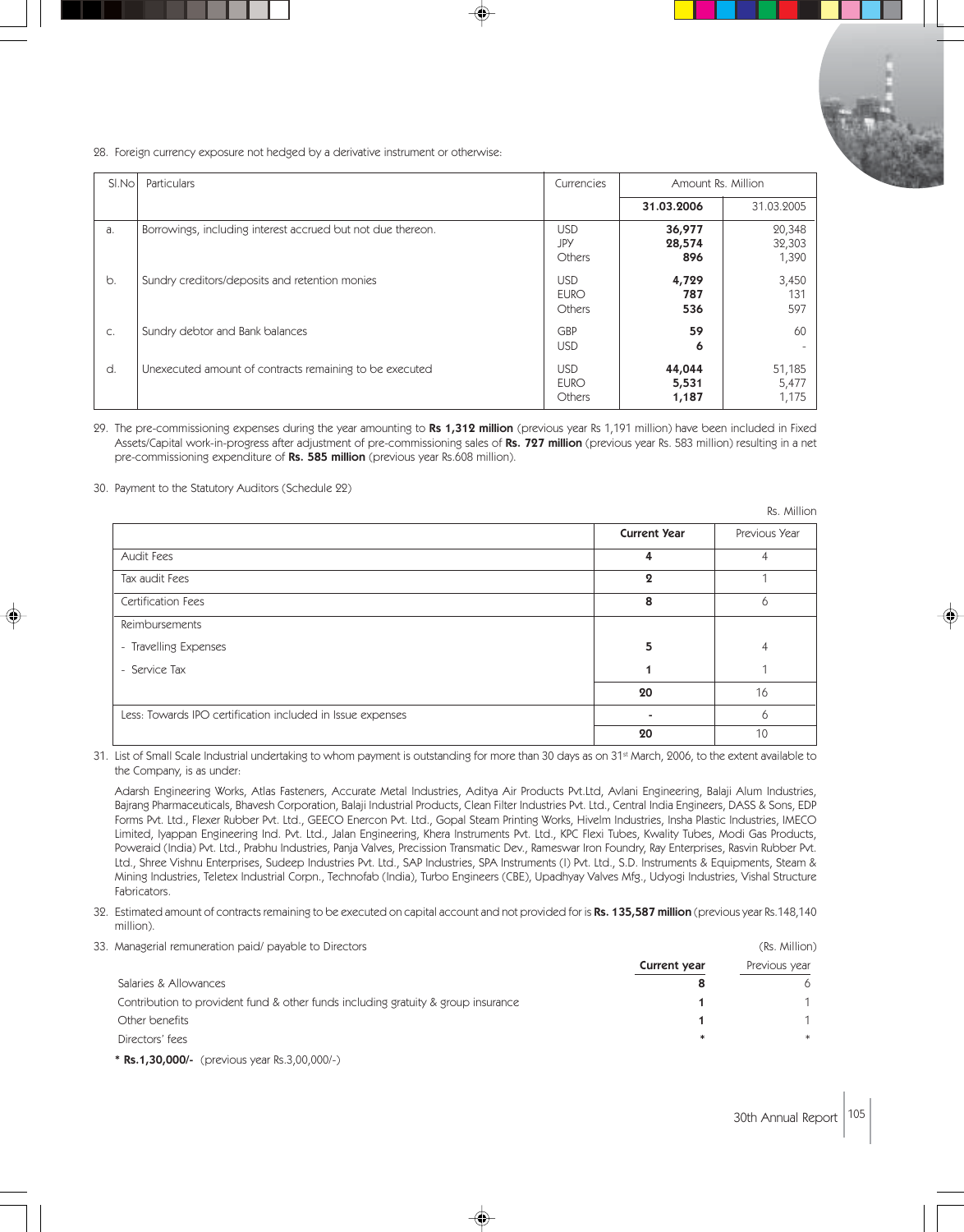एनदीपीती<br>NTPC

◈

In addition to the above remuneration the whole time Directors have been allowed the use of staff car including for private journeys on payment of Rs.780/- per month, as contained in the Ministry of Finance (BPE) Circular No.2 (18)/pc/64 dt.29.11.64, as amended.

 $\spadesuit$ 

| 34. Licensed and Installed Capacities as at 31st March:<br>(As certified by Management) |       | Current year |       | Previous year |
|-----------------------------------------------------------------------------------------|-------|--------------|-------|---------------|
| Licensed Capacity - Not applicable                                                      |       |              |       |               |
| Installed Capacity (MW Commercial units)                                                |       | 23,497       |       | 22,497        |
| Quantitative information in respect of Generation and Sale of Electricity (in MUs):     |       |              |       |               |
| Pre-commissioning period:<br>a)                                                         |       |              |       |               |
| Generation                                                                              |       | 1,091        |       | 839           |
| Sales                                                                                   |       | 991          |       | 713           |
| Commercial period :<br>$\circ$                                                          |       |              |       |               |
| Generation                                                                              |       | 169,789      |       | 158,271       |
| Sales                                                                                   |       | 159,019      |       | 147,792       |
| Value of imports calculated on CIF basis (Rs. Million):<br>$\mathsf{C}$ )               |       |              |       |               |
| Capital goods                                                                           |       | 6,380        |       | 822           |
| Spare parts                                                                             |       | 518          |       | 630           |
| Expenditure in foreign currency (Rs. Million):<br>d)                                    |       |              |       |               |
| Professional and Consultancy fee                                                        |       | 10           |       | 78            |
| Interest                                                                                |       | 1,849        |       | 1,906         |
| Others                                                                                  |       | 2,618        |       | 12,083        |
| Value of Components, Stores and Spare parts consumed (Rs. Million):<br>e)               |       |              |       |               |
|                                                                                         | %age  | Amount       | %age  | Amount        |
| Imported                                                                                | 1.07  | 1,809        | 0.37  | 527           |
| Indigenous (including fuel)                                                             | 98.93 | 166,795      | 99.63 | 140,695       |
| f)<br>Earnings in foreign exchange (Rs. Million):                                       |       |              |       |               |
| Professional & Consultancy fee                                                          |       | 3            |       |               |
| Interest                                                                                |       | 3            |       | 3             |
| Others                                                                                  |       | 1            |       | $\mathbf{Q}$  |
| 35. Previous year figures have been regrouped/rearranged wherever necessary.            |       |              |       |               |

 $\Rightarrow$ 

36. Information pursuant to Part IV of Schedule VI of the Companies Act, 1956.